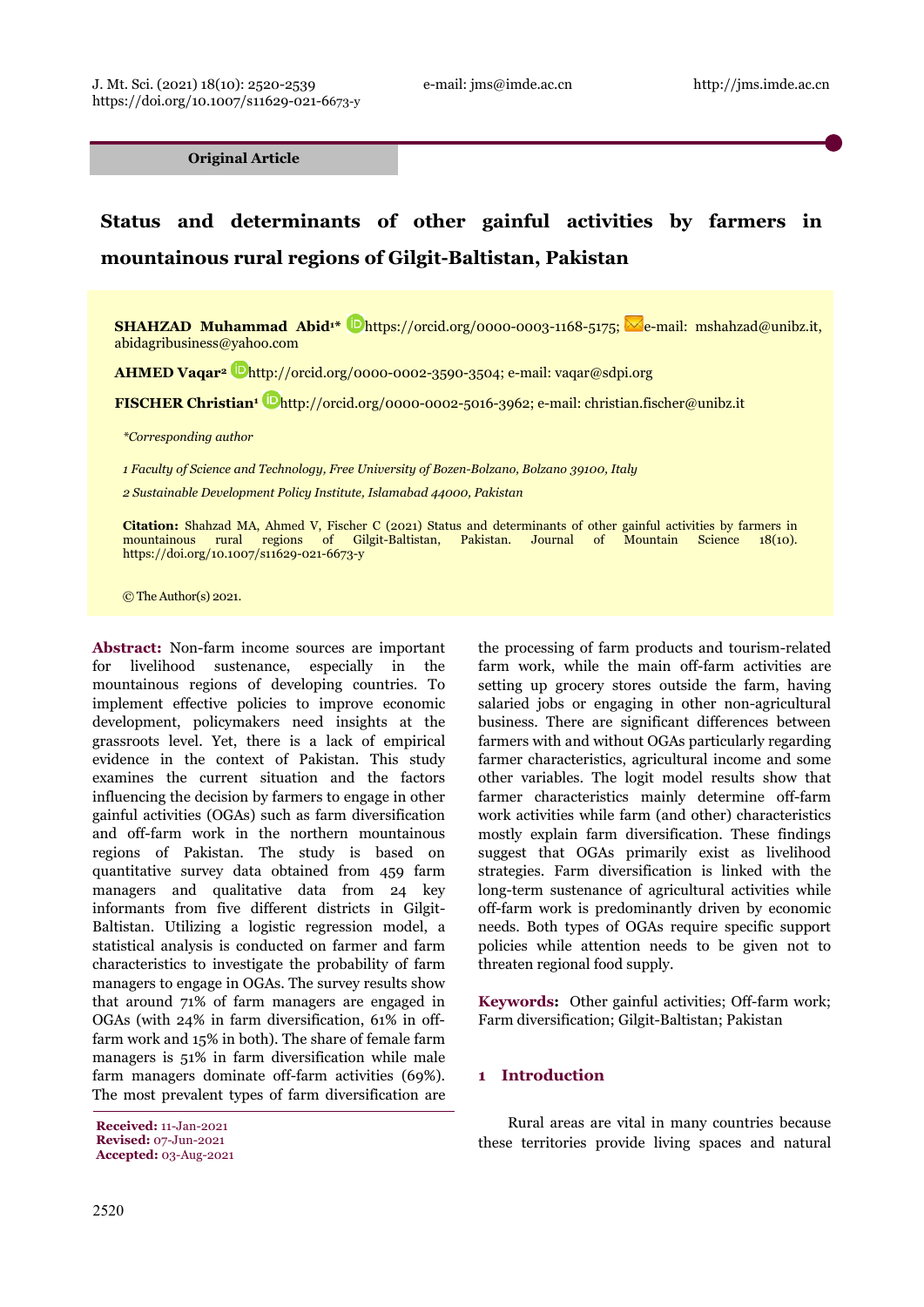resources for people despite the fact that now more than half of the world's population lives in and around cities (United Nations 2018). In particular, western rural area paradigms have changed during the last decades. Traditionally, the countryside has been seen from the perspective of economic sectors. Agriculture used to be the most important rural sector with a focus on the production of agricultural commodities both food and non-food (e.g., cotton). Starting with the Rio Earth Summit in 1992, the term "multifunctionality of agriculture" emerged which for instance has subsequently been integrated into the Common Agricultural Policy of the European Union (Fischer 2019).

The multi-functionality concept expresses the idea that agriculture not only produces physical commodities but also supplies non-commodity outputs or services such as landscape beauty, environmental externalities, or social and cultural benefits (e.g., preserving customs and traditions) (OECD 2009). By providing such services to rural communities, farmers can access additional income sources through farm diversification activities. At the same time, a growing world population and decreasing average farm sizes in developing countries (Lowder et al. 2016) force traditional farmers to supplement earnings from agricultural production by additional incomes from off-farm work.

Today, about 245 million people from developing and transition countries living in mountainous areas are particularly affected by constraints such as subsistence farming, environmental and climatic limitations, higher costs of production, lack of infrastructure and market access (Puri 2009; Rasul 2010; Rasul and Hussain 2015). Consequently, in particular for mountain farmers, it has become necessary, on the one hand, to continuously strive to sustain their production capacities and, on the other hand, engage in additional economic avenues such as diversification and taking up multiple jobs (Weiß et al. 2016). The rapidly changing circumstances encourage farmers to reallocate, adjust and reorganize their agricultural production modes and move towards offfarm sources to supplement household income. This process of restructuring is especially severe in the mountainous farming regions which are particularly vulnerable to socio-economic and environmental transformations (López-i-Gelats et al. 2011). These communities opt for 'livelihood diversification', i.e., the use of farm and off-farm resources to diversify

income channels to sustain their livelihoods (Kassie et al. 2017).

The dynamics of farmers shifting from the farm to the non-farm economy have different implications in developing countries (Haggblade et al. 2007). Abandoning farms and greater involvement in the offfarm economy also carries concerns related to food insecurity especially in the agricultural regions of the Himalayan mountains (Hussain et al. 2016; Sati 2005). Nevertheless, in developing countries, agriculture is still cited as one of the most important contributors to rural livelihood (Awokuse and Xie 2015), including the Gilgit-Baltistan (GB) region, the northern mountainous province of Pakistan (Rasul 2010).

Farm diversification is defined as the development of income-earning activities, essentially using the resources of the farm, different from the conventional crop and livestock production activities associated with agriculture (Dries et al. 2011). On the other hand, gaining income from farm work along with other economic activities not utilizing the resources of the farm, carried out for remuneration is generally referred to as "off-farm work" (Tocco et al. 2016). The scientific literature describes the strategy to supplement the income base of farms through various types of on-farm and off-farm work also as 'other gainful activities' ('OGAs'), 'pluriactivity' or 'part-time farming', with some differences in definitions (Iqbal et al. 2015; Lakner et al. 2018; McNally 2002; Naudiyal et al. 2019; Su et al. 2016; Tocco et al. 2016). Fuller (1990) conceptualizes both on-farm and off-farm work of farmers as 'multiple job holdings'. There is a contentious debate on differentiating farm diversification from pluriactivity (Gasson and Ruth 1986, Lund 1991, Lopez-i-Gelats et al. 2015). However, for this paper, we use the concept of OGAs to be more inclusive of various types of onfarm and off-farm work other than the main farming activity for income generation purposes. OGAs are defined (following the European Commission 2008) as every activity other than traditional farm work, carried out for remuneration. This includes nonagricultural gainful activities performed on the holding itself (i.e., farm diversification activities such as the processing of farm products, selling accommodation to tourists, etc.) or on another agricultural holding, as well as non-agricultural activities.

Regardless of definitional complexities, the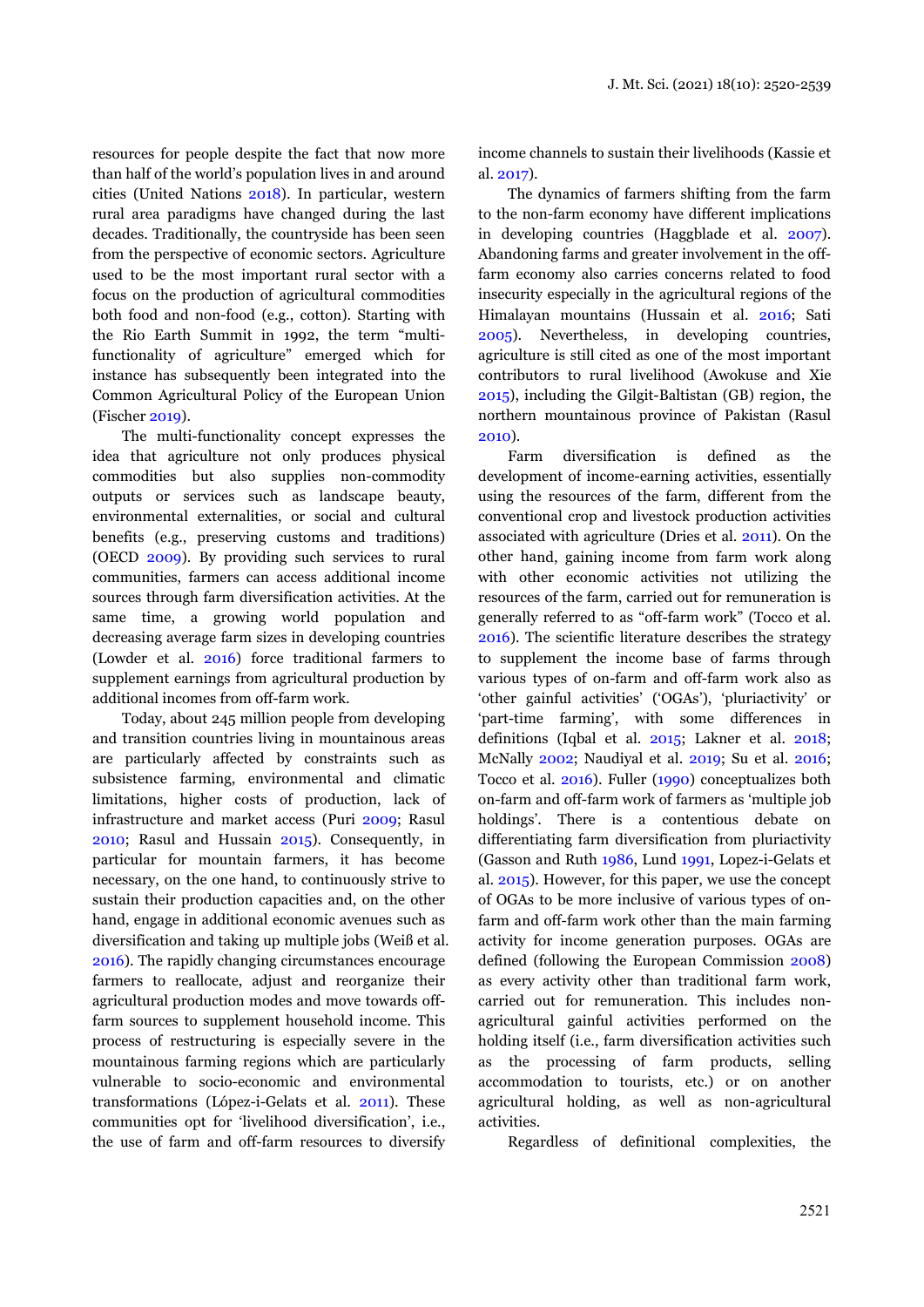presence of OGAs indicates an intermediate stage of the rural shift towards a non-farm economy where farmers show discontent with farm productivity or farm income while they haven't yet completely moved towards non-agricultural industries (Liu et al. 2013). It has also been considered as a 'survival strategy' (Zabawa 1987), a gradual farm exit (Pietola et al. 2003), and as well as a long-term stable alternative (Kimhi 2000). The rationale for OGAs may vary depending on the context and population under consideration. Nevertheless, pluriactivity is widely linked with environmental sustainability, rural development, and food security measures particularly in developing countries, thus attracting substantial attention (Chase 2010; da Silva et al. 2015; McNally 2002).

Previous studies have empirically investigated OGAs (e.g., Barbieri and Mahoney 2009; Bateman and Ray 1994; Damianos and Skuras 1996; McNally 2001). In particular, the impact of OGAs on economic development and rural livelihood has been analyzed. The findings indicate that farm diversification and off-farm work are conducive to increasing farm production efficiency as well as labor and capital resource use, thus improving the financial situation of rural communities (Atamanov and Van Den Berg 2012; Barnes et al. 2014; Freyens and Mann, 2016; Vik and McElwee 2011). In the past, many proponents of OGAs have stressed its stabilizing effects on the agricultural economy in many industrial countries during structural change (Holland and Carvalho 1985; Pfeffer 1989; Robson et al. 1987; Rockström et al. 2017). Other researchers have stressed that the pursuit of income from OGAs is a risk management technique (Andersson et al. 2003; Jim Kinsella et al. 2000).

However, off-farm work has also been associated with a decreased presence of farmers on the farm, which can result in lower productivity (Kinsella et al. 2000; Zhang et al. 2008) and potential neglect of crops and/or farm animals (Darnhofer 2010). Farmers' choice to reduce risks and find stable income also contributes to farm exits. This could be regarded as positive in terms of its benefits in lowering stress on natural resources (such as water, soil, ecosystem, etc.) but can also have negative impacts on agricultural production and food security especially in the context of mountain farming in developing countries (Stellmes et al. 2013). Whether it is the lack of proper access to marketing channels or environmental production constraints, farmers are increasingly abandoning agriculture either wholly or partially (Atamanov and Van Den Berg 2012). As a result, many studies pointed to the increased off-farm work and farm abandonments and call for policymakers to determine sustainable levels of OGAs (Rosa et al. 2008; Vik and McElwee 2011; Iqbal et al. 2015).

Previous studies also analyzed the factors that influence the choice of diversification and off-farm work, such as farm and farmer characteristics, i.e., farmer age, education, experience and gender, farm size, and family conditions, etc. (Hansson et al. 2013; Maye et al. 2009; McNamara and Weiss 2005). Other studies considered variables such as household and spouse characteristics (Dries et al. 2011; Schmitt 2009). Moreover, the education of the farm household's labor force is especially linked with the likelihood of farmers' engagement in OGAs (Brosig et al. 2009). Other elements such as farmers' intrinsic and acquired abilities and skills, as well as knowledge and the motivation to innovate and diversify also affect the pursuit of OGAs (Niemelä and Häkkinen 2014).

Farmer characteristics constitute the basis for the formation of social capital which acts as a hidden resource in being productive and successful both in the agricultural and non-agricultural aspects of rural livelihoods (Ali et al. 2017). For instance, gender, age, marital status, etc. contribute to increased trust, bonding and respect in the local society and culture of the region. The literature broadly considers farmer characteristics as structural and relational components of social capital (Monge et al. 2008). However, because the literature focusing on the accumulation of social capital and its different components at the individual farmer level is limited (Phongsavan et al. 2006; Monge et al. 2008; Gómez-Limón et al. 2014), it is worthwhile studying farmer characteristics through this perspective. In particular in remote and marginalized mountain areas, where inter-personal contacts are limited, farmer characteristics and personal qualities have been found to be especially important for being able to engage in off-farm work activities (Fang et al. 2014).

Farm characteristics are another crucial factor affecting the possibility of OGAs in particular in mountain areas. Farm size is one of the most important farm characteristics, for instance, measured as the number of workers, land size,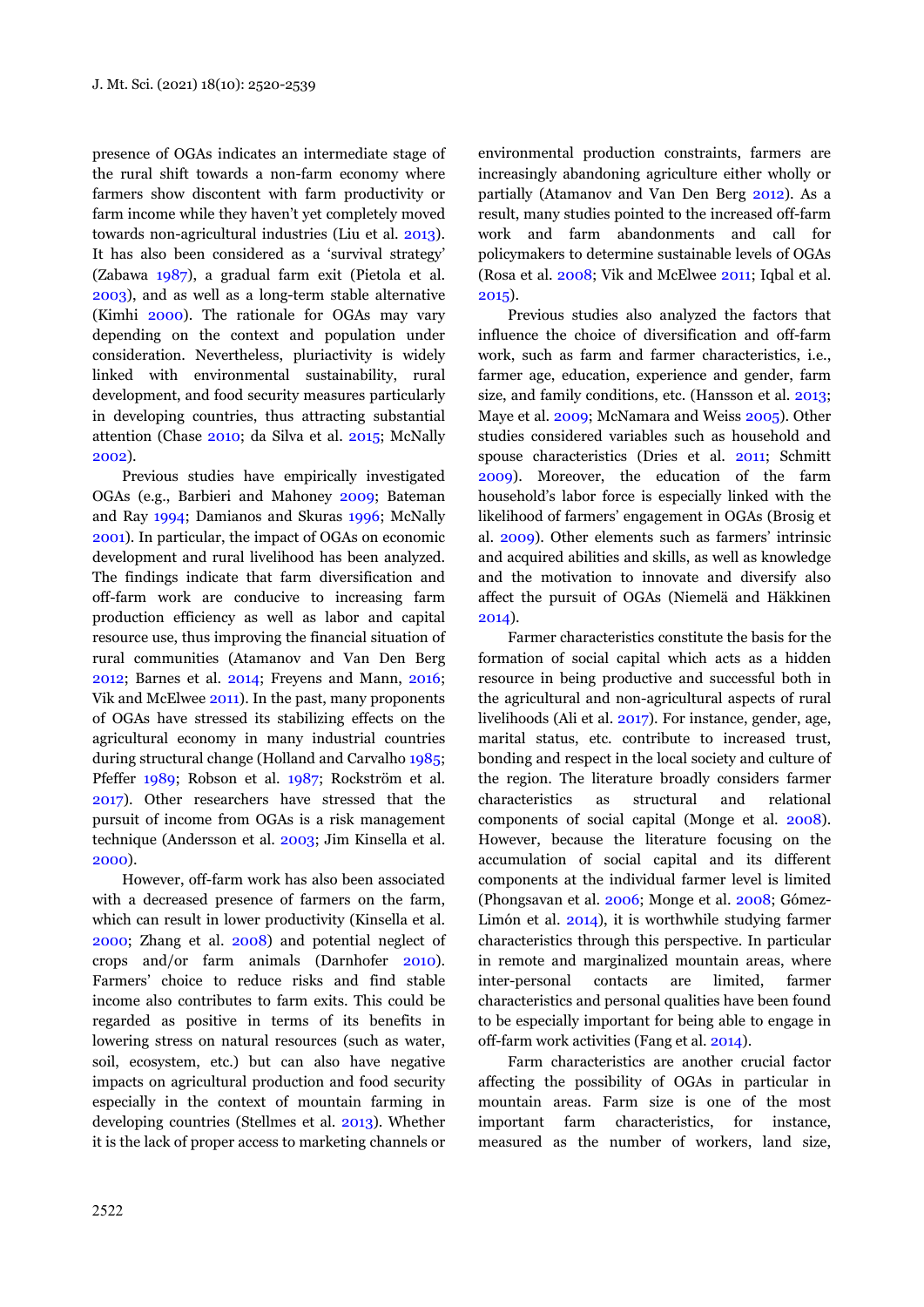livestock unit numbers, etc. In a study in Austria, McNamara and Weiss (2005) used panel data from 39,621 farm households to find out that factors such as a large farm size are linked to diversification while larger family sizes and younger farmers are linked to off-farm work. Farm size can have different implications. First, larger farms can limit the possibility of pursuing an off-farm job because it demands the greater presence of farmers. Second, it can offer flexibility to set up diversification activities (Salvioni et al. 2020). Farms in the US have been found to be pursuing the off-farm route during financial stress (Paudel and Wang 2002).

Various other farm characteristics have also been associated with OGAs. Farm location is one such determinant, as proximity to urban centers can offer more off-farm opportunities (Paudel and Wang 2002). For instance, farm households living around urbanized localities are inclined towards off-farm employment, and the cost of commuting also can affect the decision to leave the farm (Guttman and Haruvi 1986; Kimhi 2010). The distance to nearby markets and access to the main road affects farmers' ability to market their products, thus favoring onfarm sales (Ilbery and Bowler 1993; Meert et al. 2005; Vandermeulen et al. 2006). Another element related to the location of the farm is the natural beauty and landscape value. Where a farm's nearness to a touristic area can enhance its potential for diversification and off-farm work, some geographical features such as altitude and topography of the farm can also pose constraints (Dries et al. 2011; Liu et al. 2013). Studies suggest that in less-favored areas there is less opportunity for conventional diversification (e.g., processing of farm products) but more "servicerelated diversification" (e.g., farm accommodation, agritourism, etc.) at places near touristic spots or naturally attractive areas (Sharpley and Vass 2006).

Finally, farm-external factors such as government policies and subsidies also affect the direction of agricultural migration. Studies found that government payments decreased operators' involvement in off-farm employment, essentially slowing down the rate of farm exit (Mishra et al. 2014; Serra et al. 2005).

In the view of this literature regarding determinants of OGAs, the following two research hypotheses are formulated, taking into consideration the context of the study area:

*Farmer characteristics, which constitute the* 

*basis for farmers' social capital, are particularly important determinants affecting the likelihood of engaging in OGAs (farm diversification as well as off-farm work) especially in the mountainous areas such as GB* (H1)

*Farm characteristics such as size and location as well as farm-external variables also affect the likelihood of engaging in OGAs. However, the importance of individual variables may differ for farm diversification or off-farm work* (H2)

Hence, the main objective of this study is to identify the factors underlying the decisions to start and sustain OGAs outside traditional agriculture by investigating how in particular different farmer and farm characteristics affect this decision. In addition, we present some qualitative group discussion responses to better understand farmers' say on the decision to pursue these activities. This understanding is key to evaluate the on-ground situation in GB from which we derive specific policy recommendations.

#### **2 Data and Methods**

#### **2.1 Data**

#### **2.1.1 Study area**

The region of GB has a total area of  $72,496$  km<sup>2</sup> with an estimated population of 1.8 million. It lies at the extreme north of Pakistan with a latitude of 35.8026° N and longitude of 74.9832° E, neighboring the Xinjiang province of China in the north, Azad Kashmir to the south, the province of Khyber Pakhtunkhwa to the west, Afghanistan to the north, and India-administered Ladakh and Kashmir in the east. Most of the area (90%) is mountainous, 4.0% is under forest and 4.2% is cultivable wasteland (IFAD 2015). More than half of GB is located above 4,500 meters from sea level. GB is administratively divided into ten districts – Astore, Diamer, Ghanche, Ghizer, Gilgit, Hunza, Nagar, Shighar, Kharmang and Skardu – with the regional capital being Gilgit city.

The GB region has the potential to become a business hub between Pakistan and China amidst the recent China Pakistan Economic Corridor initiative. The Gilgit-Baltistan Empowerment and Self-Governance Order (2009) provided the local people with the right to their own legislature and political framework. Along with its substantial geopolitical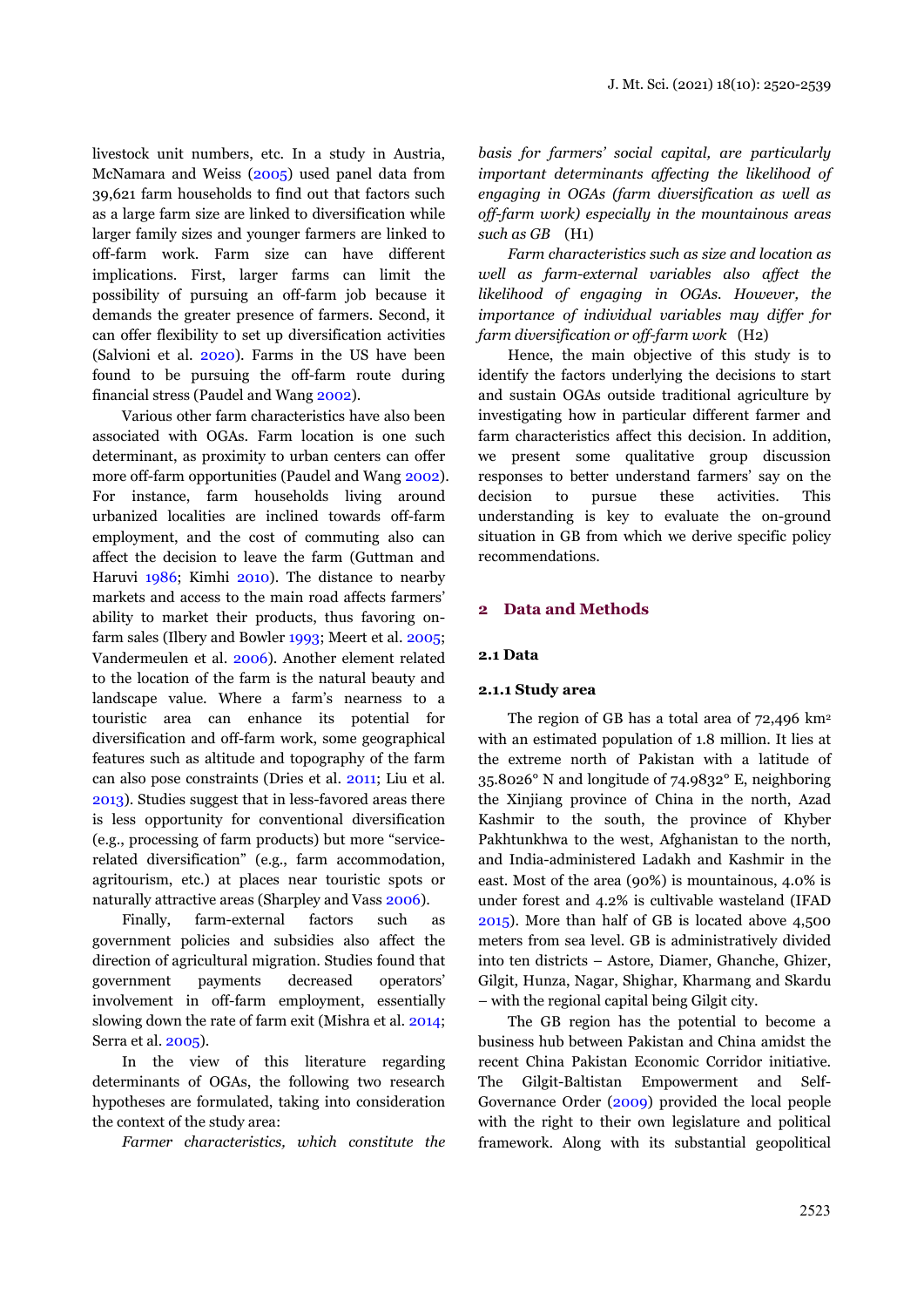importance, this region is heterogeneous as to its elevation, climatic features and topography. It carries a large potential in the production of horticultural crops, nuts, seeds and medicinal plants (Rasul and Hussain 2015). Like in other mountainous regions in developing countries, people in GB depend on subsistence farming, livestock, forestry, and some offfarm activities (Israr and Khan 2010). Despite the great potential in its agriculture, there is an increased disinterest in continuing traditional farming especially among the young rural population (Dinar et al. 2015).

During the last decades, the GB region has undergone a major transformation from a remotely located mountain agricultural region to a more literate rural society with an evolving urbanized look. Between 2006 and 2016, GB has experienced a notable decline in agricultural land use especially around the regions adjacent to the Karakoram highway (Anwar et al. 2019). Moreover, there is evidence of changes particularly in livelihood diversification and the structure of agricultural systems. Such changes are perceived as negative by older farmers as it reduces the self-sufficiency of households in terms of food production (Spies 2018).

Additionally, the region has recently experienced an increased inflow of tourists thus providing local farmers with opportunities in agri-tourism (Asif et al. 2017; Imran et al. 2014). These changes have caused a considerable shift from subsistence farming to more commercialized agriculture with a predominant nonfarm sector. The government of Pakistan, through its policy instruments, endorses diversification activities and aims at increasing rural income through agribusiness development. However, these instruments fail to promote off-farm activities.

Currently, the cropped area is only about 1.2% of the total area (IFAD 2015). GB has a particularly favorable climate for the production of horticultural crops, particularly apricots, cherries and tree nuts while cereal grains are produced mostly for domestic consumption (Khan et al. 2013). Its economy largely depends on dry fruits produced in small fractions of land scattered all over the region. The large potential in its horticultural cash crops has not yet been fully tapped. GB is primarily a rural society dotted with small urban centers where agriculture is still the primary occupation of rural people (IFAD 2015). Subsistence farming, outmigration and the diversification of household income channels is the way of life and livelihood strategy of most people in the Hindu Kush Himalayan region (Bhasin 2011; Hoermann and Kollmair 2009).

## **2.1.2 Site selection and sampling**

This study covers five districts from the GB region – Astore, Ghizer, Gilgit, Hunza and Nagar. The choice of districts was made based on adequate environmental variability, agricultural importance and the diverse socio-economic profile of the area. The localities in the districts were selected based on the (a) reported high number of farmers and farming activity, (b) variable altitude within the district, and (c) different proximities to urban centers. For this study, rural localities were shortlisted first and then four to five main tehsils and villages representing most of the agricultural population of the area were chosen randomly. The following tehsils and villages were selected for surveying from each district (as shown in Fig. 1):

1) Gilgit: Danyore, Jalalabad, Minawar, Oshikhandass and Bagrote

Gilgit, being the capital city of GB, is the main destination for non-farm opportunities (such as trade, transportation, housing and construction, mineral resources and communication, etc.). However, agriculture is still the dominant sector in peri-urban and rural areas of the district, mainly producing cereal crops and some horticultural crops in the higher areas. Gilgit lacks significant rainfall, as the monsoon breaks against the southern range of the Himalayas. Irrigation for crops is obtained from rivers and melting snow water from higher altitudes. It is also a starting point for touristic activities in GB.

2) Ghizer: Gahkuch, Chatorkhand, Phander and Bubur

Ghizer is the westernmost district of GB, comprising several isolated valleys located at varying altitudes with a multi-ethnic population at a comparatively greater distance from main urban centers. The district is particularly susceptible to landslides. The diverse climatic conditions in Ghizer are highly favorable for the production of deciduous fruits and vegetables. The main crops are fruits, such as apples, pears, peaches, apricots, almonds, cherries, walnuts, some vegetables, and cereal crops, etc.

3) Hunza: Aliabad, Karimabad, Altit, Ganish and Askurdas

Hunza is one of the most touristic districts in GB. It is home to three major peaks (SistaghilSar,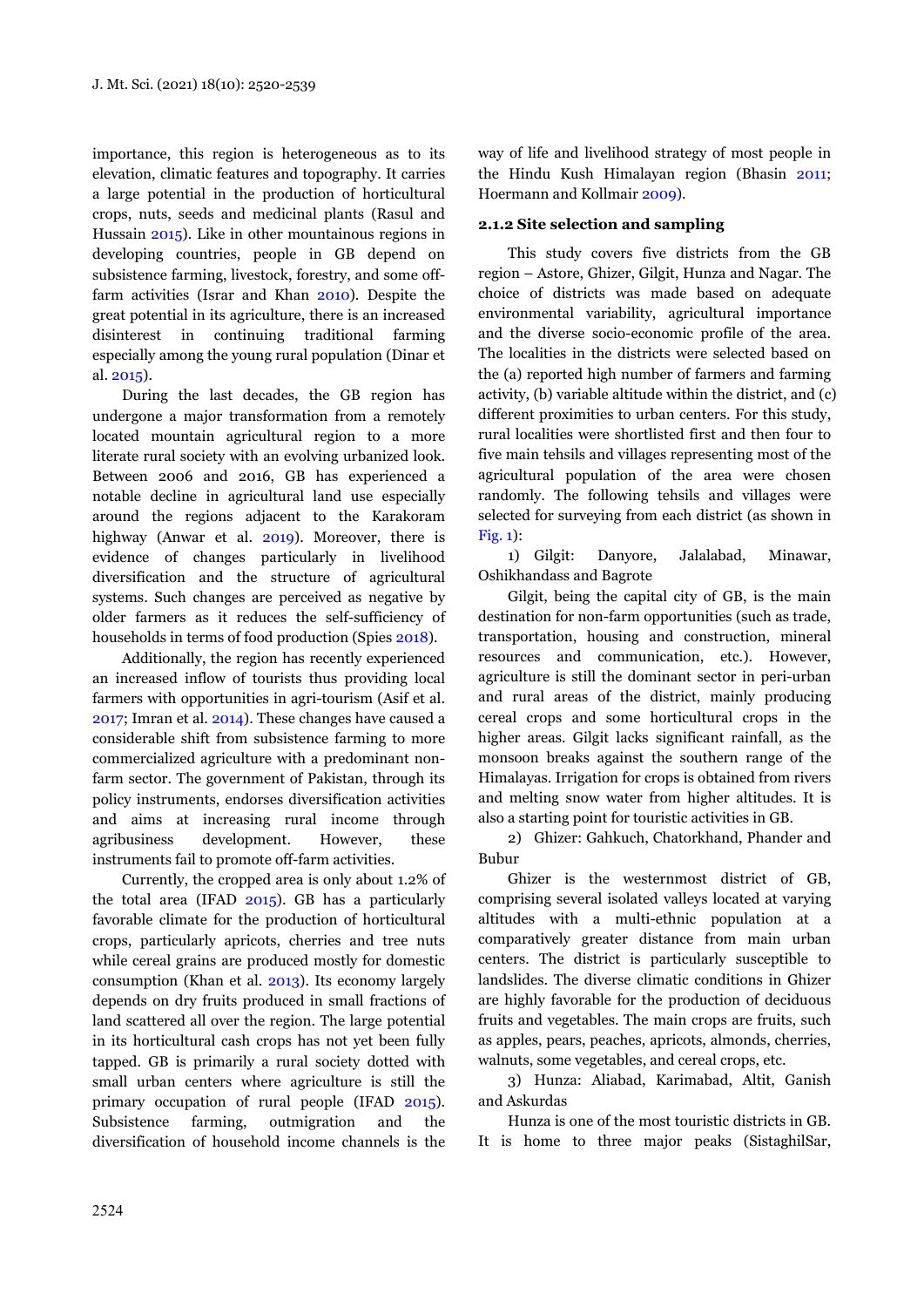

**Fig. 1** Study area location in Gilgit-Baltistan (GB), Pakistan, and the altitudinal profile of the region. The districts selected for surveying have been highlighted with names.

BaturaSar and PassuSar). The altitude in the district ranges between 1391 and 7850 m (Qureshi et al. 2017). It is also prone to greater risks of natural disasters. According to surveyed farmers, Hunza reports greater effects of climate change resulting in longer summers and running streams even in winter. Major crops include wheat, potatos, vegetables, maize, barley, millet, etc., while cherries, grapes, apricots, apples, walnuts and almonds are the major fruits. The Hunza district is especially marked with community-based reciprocity and cooperation (Stadelbauer 2020).

4) Nagar: Nagar I and Nagar II

The Nagar district lies in a semi-arid mountain valley neighboring Hunza valley. Several high peaks of >7,000 m (such as Rakaposhi, Diran peak, etc.) are located in the surroundings of Nagar Valley which are popular among trekkers and mountaineering communities. Nagar has combined irrigated crop farming system with livestock that makes use of high pastures during the summer months. The main field crops are wheat, potatoes, maize, alfalfa, and buckwheat. Apricots, cherries and apples are the main horticultural crops. However, reliance on traditional agriculture is decreasing and farmers are shifting to high-value crops (Spies 2018).

## 5) Astore: Astore and Eidgah

The Astore district has the potential for

ecotourism owing to its plant biodiversity and forests (such as the Rama forest). This region marks the highest rainfall. The local forests are also a source of subsistence timber, grazing and nontimber wood products.

A mix of stratified and random sampling methods was used. The farm households were selected randomly from the list of farmers in each village provided by the local agriculture research department. The list of farmers was kept up to date with the help of local heads. Within each village, 15% of the households were surveyed, using a random sampling technique. The

survey team was accompanied and assisted by local research assistants assigned by the department of agricultural research of GB. To interview women farmers, the interviewing team consisted of women research assistants. This made the interviewing process more efficient and resulted in a high response rate. In case of the unavailability of the farm manager at the household, the next alternative household was chosen for the interview while making sure that the respondents are the main farm manager or the main decision-maker of the farm. The overall final response rate was 93%.

#### **2.2 Survey methods and questionnaire**

As the first step to gather descriptive information regarding farmer decisions, underlying motives and a better understanding of local issues, key informant interviews were conducted. A key informant interview is an efficient technique to derive information from the target population. This method is especially useful when the primary purpose of the study is to generate suggestions and recommendations, information regarding attitudes and motives is required and quantitative data collected through other methods need interpretation (Kumar 1989).

*Key informant interviews*: A total of 24 farmer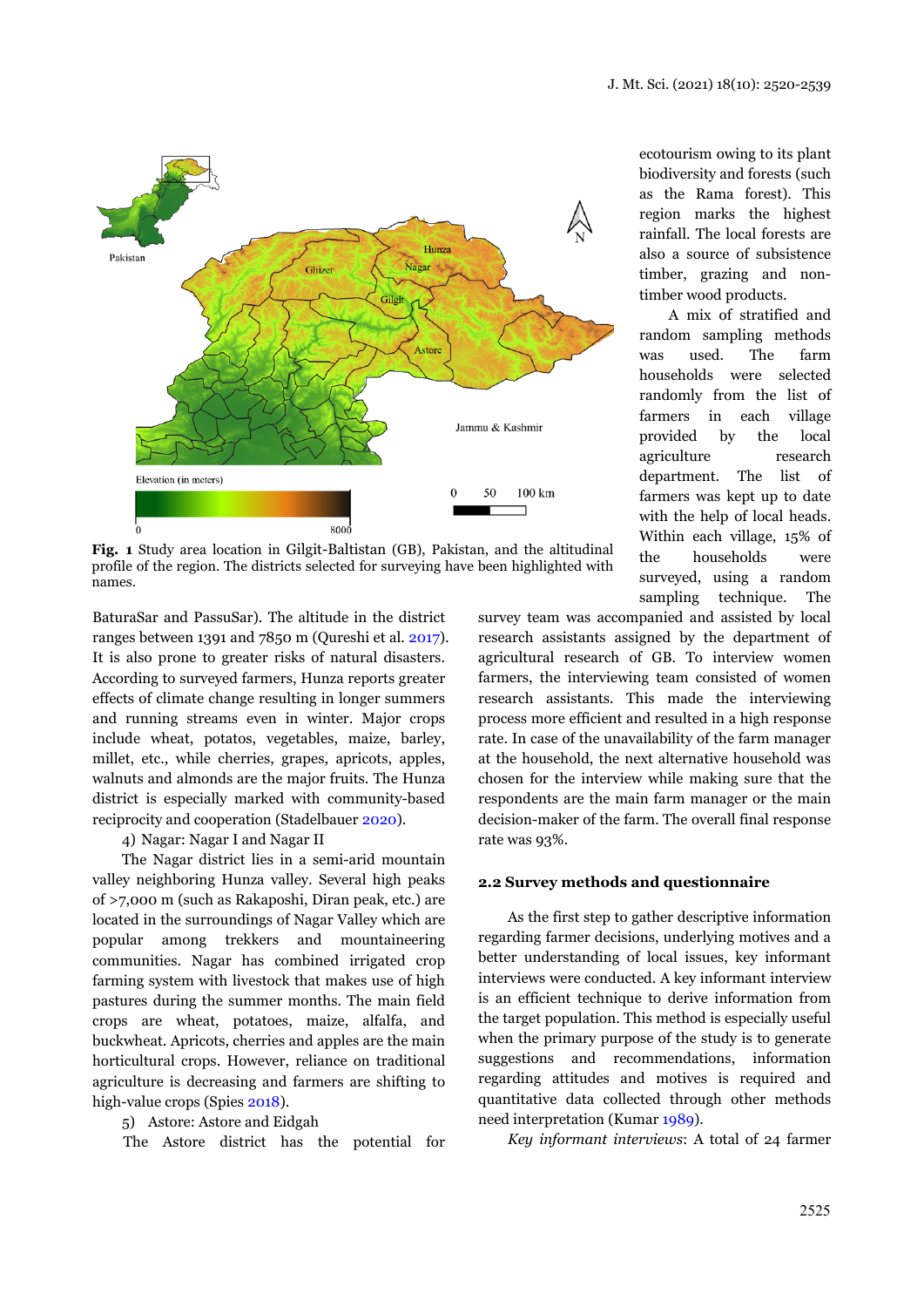representatives including heads of the local support organization, village headmen (locally called numberdar) and sub-headmen (locally called moutaber) and some informed and educated farmers from all study areas were chosen as the key informants. The qualitative discussions were conducted in small groups where on some occasions local farmers also attended the sessions voluntarily.

*Questionnaire survey*: The other method of data collection used in the study was the farm household survey. Household surveying is an appropriate and commonly used method to gather demographic data (Sano et al. 2015). A single household is often comprised of more than one family sharing a single kitchen, as a cultural norm of 'joint family system' in Pakistan. In such a case, the farm household was considered as a single unit. The unit of the analysis is the farm manager, the main caretaker and decisionmaker at the farm, and we are interested in his/her pursuit of OGAs.

The study is primarily based on data collected through a questionnaire from 459 farm managers from different districts of GB. The questionnaire was pre-tested and administered to obtain information on various topics such as the demographic profile of the area, livelihood strategies, motives and rationale for OGAs. The questionnaire consisted of a mix of openended and close-ended (including nominal and Likert scale) questions. The questionnaire content mainly covered farm and farmer characteristics, information regarding family and livelihood, farmers' community characteristics, variables affecting the availability of off-farm jobs and farmers' opinion on OGAs.

## **2.3 Statistical analysis**

In this study, both qualitative and quantitative methods are used to analyze research questions. We provide an initial descriptive analysis concerning the current situation of OGAs followed by the representative responses obtained from key informant interviews to express the opinions of farming communities. The qualitative information is used to understand the underlying rationale for engaging with the off-farm economy.

A logit model was employed to analyze the factors affecting the choice of different types of OGAs. This is because the indicator of farm diversification and offfarm work – whether the farm manager is involved in either activity – is a dichotomous variable rather than a continuous variable. The explanatory variables used in the study to explain farmers' choice of OGAs include farmer characteristics, farm size, farm location, farm income and other factors that may influence the choice of involvement in farm diversification or off-farm work. To deepen our understanding, we combined two strands of scientific literature by distinguishing sub-groups of OGAs, i.e., farm diversification and off-farm work to elicit a complete picture of the current state of OGAs in GB. Our study provides the marginal effects of each independent variable to quantify the effect sizes on the dependent variables.

## **3 Results**

#### **3.1 Current state of OGAs**

As identified by the responses received, we categorized farm managers or decision-makers into two classes. First, those who are pursuing farming as their main and only occupation are 'farmers without OGAs'. Second, those who supplement their household income through OGAs by either setting up diversification activities on the farm or taking up a non-farm job or both, are termed, 'farmers with OGAs'. Out of the total of 459 interviewed farm managers, 328 (71%) are involved in OGAs. Out of the total number of farm managers with OGAs, 24% have only on-farm diversification activity, 61% are only involved in off-farm jobs while 15% have both. The detailed summary statistics are presented in Table 1.

1) The basic situation of farmers with OGAs

The total sample constitutes 65% male-headed farms and 35% female-headed farms. The labor force with off-farm work is also dominated by men, constituting 213 male and 94 female farm managers. On the contrary, the share of women in diversification activities is larger than in off-farm work (51%).

The farm managers with off-farm work are mainly within the 31–45 year age category, while most farm managers involved in diversification are older than 45 years.

The average number of years of education attained by farm managers with off-farm work and diversification is 9.2 and 9.1, respectively, which is slightly more than that of farm managers without OGAs (8.2). The farm managers working off-farm who have schooling levels as illiterate, up to 6 years, 8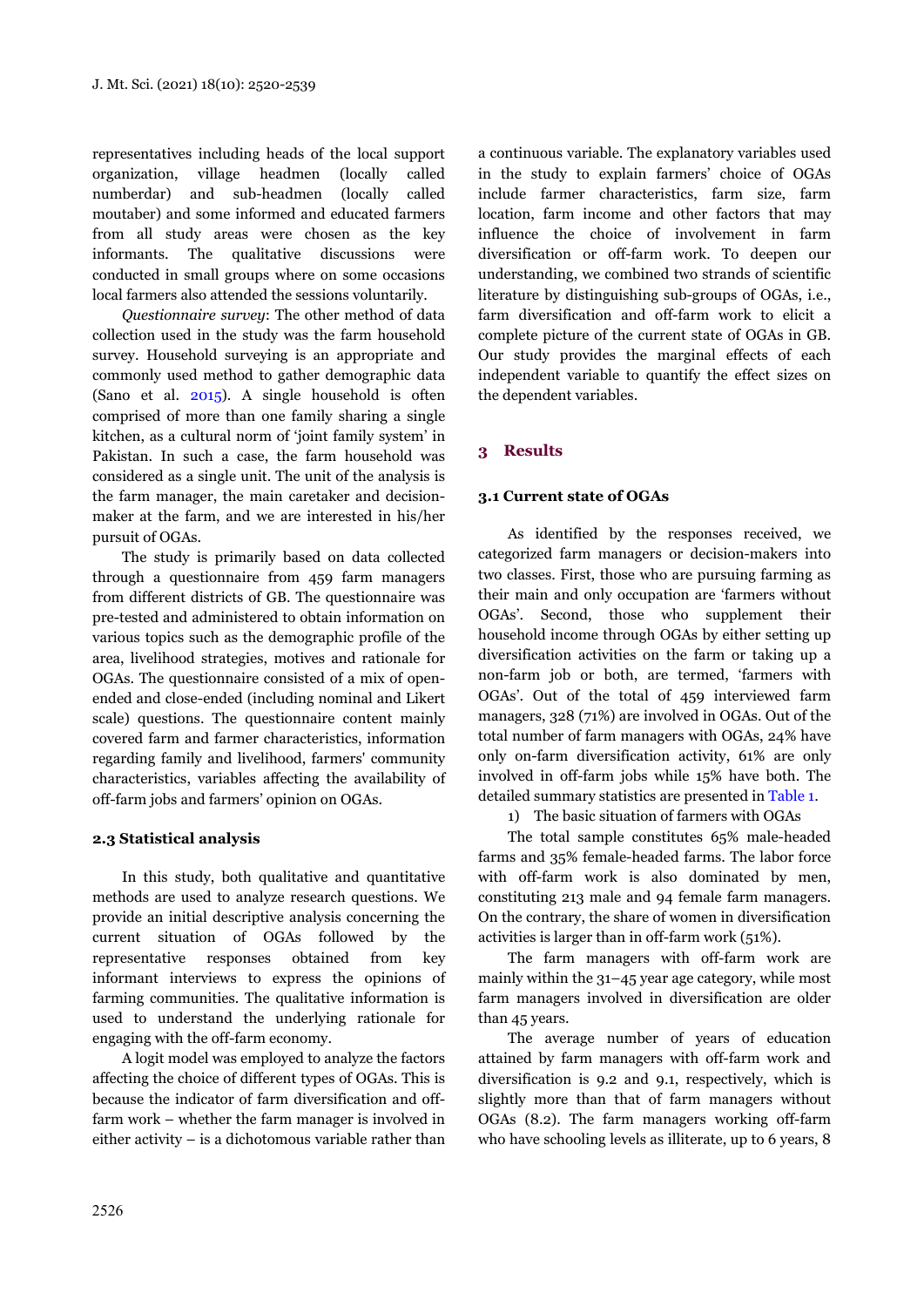|  | Table 1 Details of variables used in the regression models |  |  |
|--|------------------------------------------------------------|--|--|
|  |                                                            |  |  |

| Variables                                         |                                                   | Description                                                                                                                                                                                             | Mean  | Standard<br>deviation |
|---------------------------------------------------|---------------------------------------------------|---------------------------------------------------------------------------------------------------------------------------------------------------------------------------------------------------------|-------|-----------------------|
| Farm<br>Dependent<br>diversification<br>variables |                                                   | $=$ 1 if farmer is involved in farm diversification, $\sigma$<br>otherwise                                                                                                                              | 0.29  | 0.45                  |
|                                                   | Off-farm work                                     | $=$ 1 if farmer is involved in off-farm work, o otherwise                                                                                                                                               | 0.67  | 0.47                  |
|                                                   | Gender                                            | $= 1$ if farmer is male, o otherwise                                                                                                                                                                    | 0.65  | 0.48                  |
|                                                   | Age                                               | $=$ o if age is <18, $=$ 1 if 18–30, $=$ 2 if 31–45,<br>$=$ 3 if 46–55, $=$ 4 if 56–64 and $=$ 5 if 65 and above                                                                                        | 2.54  | 1.41                  |
|                                                   | Education                                         | $=$ o if the farmer is illiterate, $=$ 1 if has schooling up to 6<br>years, $= 2$ if 8 years, $= 3$ if 10 years, $= 4$ if 12 years and $= 5$ if 2.59<br>university graduated or more                    |       | 1.32                  |
| Farmer                                            | Experience                                        | = 0 if experience is $<5$ years, = 1 if $5-10$ , = 2 if $11-15$ , = 3 if<br>$16-20$ and $=4$ if more than 21                                                                                            | 2.41  | 1.43                  |
| characteristics                                   | <b>Marital</b> status                             | $=$ 1 if the farmer is married, o otherwise                                                                                                                                                             | 0.85  | 0.36                  |
|                                                   | Number of children<br>$(aged < 16 \text{ years})$ | Number of kids aged less than 16                                                                                                                                                                        | 1.54  | 1.32                  |
|                                                   | Farm heir                                         | =1 if farm has a declared farm heir, o otherwise                                                                                                                                                        | 0.80  | 0.40                  |
|                                                   | Spouse on farm                                    | $=$ 1 if the farmer's spouse work on farm, o otherwise                                                                                                                                                  | 0.81  | 0.39                  |
|                                                   | <b>Health status</b>                              | $=$ 1 if farmer rates his health as very good; 2 fairly good; 3<br>average; 4 poor; 5 very poor                                                                                                         | 1.73  | 1.12                  |
|                                                   | Trainings                                         | $=$ 1 if the farmer has attended an agricultural training, o<br>otherwise                                                                                                                               | 1.59  | 2.51                  |
|                                                   | Land owned                                        | Total land owned by the farmer in kanals                                                                                                                                                                | 12.73 | 22.31                 |
|                                                   | Land under<br>cultivation                         | Total land under agricultural use in kanals                                                                                                                                                             | 6.89  | 6.41                  |
|                                                   | Livestock units                                   | Total number of livestock units owned                                                                                                                                                                   | 6.28  | 12.55                 |
| Farm size                                         | <b>Total workers</b>                              | Total number of workers on the farm                                                                                                                                                                     | 4.40  | 2.10                  |
|                                                   | <b>Hired workers</b>                              | Total number of hired workers on the farm                                                                                                                                                               | 1.00  | 1.96                  |
|                                                   | Family workers                                    | Total number of family workers on the farms                                                                                                                                                             | 3.44  | 2.40                  |
|                                                   | <b>Total household</b><br>members                 | Total number of household members                                                                                                                                                                       | 8.57  | 4.01                  |
|                                                   | Agricultural income                               | Total agricultural income in previous year in Pakistani<br>rupees (000s)                                                                                                                                | 80.10 | 92.85                 |
| Farm income                                       | Farm income<br>satisfaction                       | $=$ 1 if the farmer is satisfied with the farm income, o<br>otherwise                                                                                                                                   | 0.24  | 0.43                  |
|                                                   | Subsidy                                           | =1 if the farmer has received any subsidy, o otherwise                                                                                                                                                  | 0.27  | 0.44                  |
|                                                   | Farm altitude                                     | Altitude of the farm in meters                                                                                                                                                                          | 2,400 | 580                   |
|                                                   | Nearness to a<br>touristic spot                   | =1 if farm is located near a touristic location, o otherwise                                                                                                                                            | 0.38  | 0.49                  |
| Farm location                                     | Distance from main<br>city                        | Distance between the farm and main city in kilometers                                                                                                                                                   | 15.92 | 15.15                 |
|                                                   | Distance from main<br>road                        | Distance between the farm and main road in kilometers                                                                                                                                                   | 1.34  | 2.56                  |
|                                                   | Specialist<br>horticulture                        | $=$ 1 if farm specializes in horticulture, o otherwise                                                                                                                                                  | 0.41  | 0.49                  |
|                                                   | Farm ownership<br>nature                          | $=$ 1 if farm is organized as a sole proprietorship, o<br>otherwise                                                                                                                                     | 0.81  | 0.39                  |
| Others                                            | Changes on farm                                   | $=$ 1 if the farmer has made changes in farm production in<br>last 5 years, o otherwise                                                                                                                 | 0.53  | 0.50                  |
|                                                   | Farm evaluation                                   | $=$ 1 if farmer evaluates the development of his farm<br>during last 24 months as declined significantly; 2<br>declined somewhat; 3 remained the same; 4 improved<br>somewhat; 5 improved significantly | 3.33  | 1.33                  |

years, 10 years, 12 years and university graduated account for 1%, 22%, 19%, 26%, 21% and 10%, of the sample, respectively. The number of years of education decreases with the age of the farm manager. There are only a few illiterates or less-than-primaryschool farm managers with off-farm work, perhaps due to fewer off-farm opportunities. There are more than 40% of farm managers with a diversification activity who attended school for less than 10 years.

Most of the farm managers, both with OGAs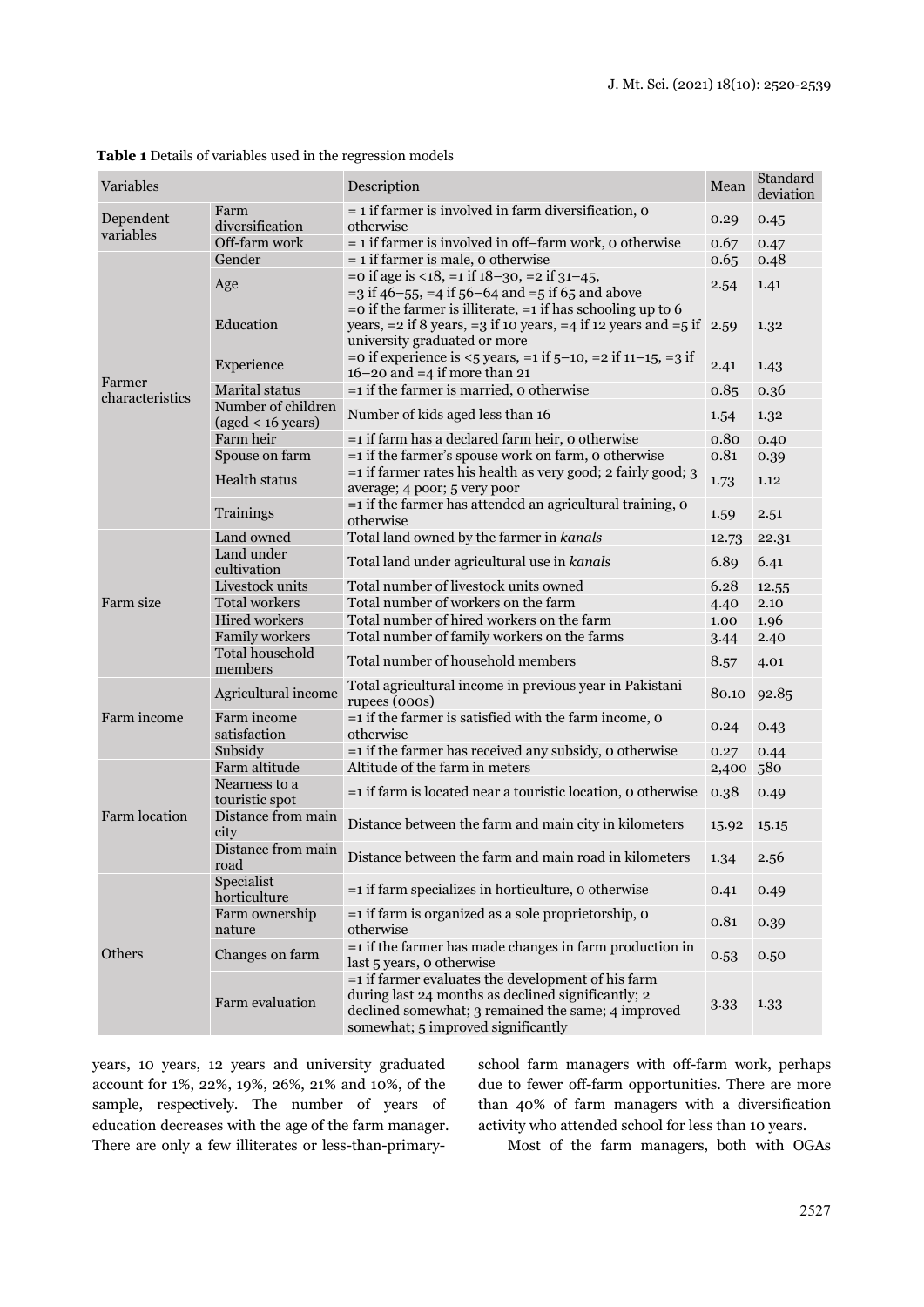(84%) and without OGAs (87%), are married. Farm managers with off-farm work and diversification have on average 1.6 and 1.8 children (aged less than 16), respectively, while the average for farm managers without any OGA is 1.3 children. There is a slight difference between the total number of household members for farm managers with both types of OGAs and without OGAs, i.e., 8.6 and 8.1 versus 7.8. Around 70% of the total farm managers with off-farm work and 60% with farm diversification marked their physical health as 'very good'. Farm managers having a 'poor' and 'very poor' health status are slightly higher in the farm diversification category. Other characteristics, such as the number of trainings attended, are also different for both types of farm managers with and without OGAs. About 56% of farm managers involved in off-farm activity never attended any agricultural training, while the share is 38% for farmers with diversification activity.

The stated annual agricultural income in the previous year remained approximately 80,000 Pakistani Rupee (PKR) for the whole sample. There are significant differences between farm managers with and without OGAs. The previous year's agricultural income of farm managers with no OGAs remained slightly above 100,000 PKR, while the stated average farm income of farm managers with an off-farm job is around 70,000 PKR and with diversification activity is 84,000 PKR.

## 2) Farm characteristics of farmers with OGAs

Most of the farm managers (81%) own the land they farm. Farmers without OGAs on average own more land (13.7 *kanals*) than their counterparts (12.3 *kanals*). Furthermore, the land under cultivation greatly differs between the two groups. The average number of *kanals* under cultivation for farm managers working off-farm is 6.2 while farm managers with diversification cultivated an average of 7 *kanals* of land. Farm managers with OGAs employed a slightly higher number of family workers and hired workers. The average number of family workers is roughly the same for both types of OGAs while there were more hired workers employed on farms with diversification. Poultry and livestock rearing coexist with arable crop production as a cultural norm in the region. However, the number of livestock units owned by farm managers with both types of OGAs is slightly higher. The average number of livestock units on farms with a manager working off-farm is 6.4 while with a diversification activity it is 7.1. On the other hand, farms without OGAs have on average 5.6 livestock units.

Farms in some districts have the possibility of growing high-value horticultural crops thus increasing farmer incomes especially from selling cherries, apricots, apples, almonds, or other nuts. These farms offer greater potential for setting up diversification activities. This is why around 50% of diversification in the sample occurs on farms specializing in horticulture.

3) Location-related characteristics of farm managers with OGAs

Farm managers are more likely to participate in OGAs when the farm is located near city centers or main towns where off-farm activities are more accessible. For farms with a manager with off-farm work, the average distance between the farm and the main city is 14.6 kilometers which is about 5 kilometers less than those farms operating without OGAs. The distance is even shorter (12.9 kilometers) for farms involved in diversification. Around 18% of the farm managers with OGAs have private jobs in a nearby city or town. The distance from the farm to the main road is slightly lower for farms without any OGAs than for their counterparts. In the mountains, if the farm is situated near a touristic location, the household has better chances of finding an off-farm opportunity. Around 32% of the total farms are located near a touristic spot, out of which 78% are operated by a farm manager with OGAs.

4) Stated intentions and perceptions of farm managers

Farm managers were asked to evaluate the development of their farm in the last 24 months and mark their progress from 'declined significantly' to 'improved significantly' on a scale of 1 to 5. Noticeably, more than 50% of the farm managers with diversification activity believe that their farm has improved in the last 2 years. Of the farm managers with an off-farm activity, about 47% evaluated their farm's performance as improved during the last 24 months, 29% as declining, while almost 24% believe that it remained steady.

Most of the respondents are dissatisfied with their farm income. However, farm managers having off-farm income showed larger discontent with farm earnings. Of the total farm managers with OGAs, 80% conveyed their dissatisfaction with farm income while in the case of farm managers without OGAs, the dissatisfaction drops by about 20%. Respondents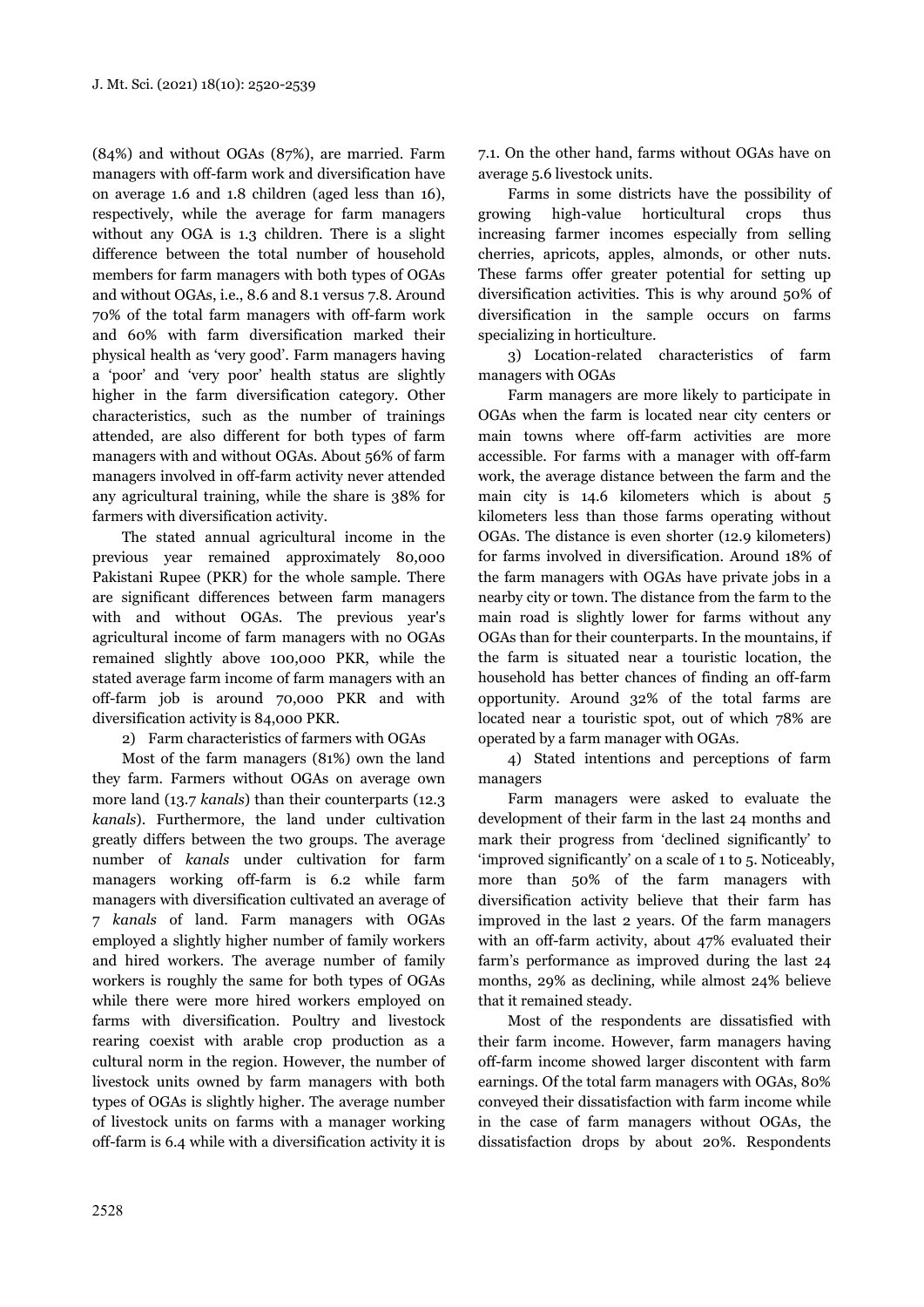often show a biased response to the questions related to income or income satisfaction. Nevertheless, these statistics help to recognize the trends.

We asked the farm managers if there were any modifications made on the farm in the last 5 years, particularly changes in the production scale (addition or abandonment of land or a crop) or farm type. In response, 56% of the farmers with OGAs and 43% of farm managers without OGAs were affirmative of making changes on their farms. Of the total farm managers with OGAs, 38% reported to add/relocate more land for orchards and fruit farming, 18% reduced land for cereal crops, 17% abandoned some part of agricultural land for various non-farm purposes, 15% added and invested unused land for forestry, 10% relocated land for vegetables, livestock and various diversification activities and 2% stated abandoning their farmland for construction. Similar trends are observed for farm managers without OGAs, except there is no stated land abandonment.

5) Types of OGAs

With increasing difficulties in sustaining livelihood, it is inevitable for some farm households, especially in developing countries, to diversify their income channels (Dedehouanou and McPeak 2020; Gautam and Andersen 2016). Therefore, farm households opt to set up farm diversification, find offfarm jobs or use a mix of these approaches to overcome economic hardships.

*Farm diversification*: Farm diversification is more liked by female than male farm managers. Of the total farm managers with OGAs, the share of women involved in farm diversification is slightly above 50%. This is partly due to cultural hindrances and relatively fewer opportunities for women in the off-farm job market. Interventions by local NGOs such as the Aga Khan Rural Support Programme

reoriented local subsistence agriculture toward highvalue cash crop production and helped setting up small-scale enterprises in the region that had a particularly lasting impact which resulted in the prevalence of farm diversification activities (AKRSP 2017; Benz 2016). However, in the northern mountainous regions of Pakistan, gender-specific roles in agriculture are prevalent. Many women choose their roles within households out of their personal preferences. Nevertheless, several progressive women (mostly in the districts Gilgit and Hunza) expressed their interest and involvement in off-farm work as well. Diversification is more dominant in the age group 31–45 (39%), 46–55 (21%) and 56 and above (23%). While most younger farm managers do not prefer involvement in farm diversification.

When asked about the type of diversification activities, the processing of farm products is found as the most widely adopted activity, which is practiced on 29% of all farms as shown in Fig. 2. Most women set up a small processing plant on the farm and market their products directly to local buyers, tourists, or outside traders especially in the districts of Ghizer and Gilgit. Tourism-related diversification has especially been on the rise, as locals have reported selling farm-produced juices, wine, dry fruits and other specialties to local and foreign tourists. The districts Nagar and Hunza are particularly known for this type of diversification activity. Other important ones are forestry, setting up on-farm shops for fresh fruits and vegetables, tourism, handicrafts, woodcutting, renting out farm equipment and other activities such as beekeeping, livestock breeding, farm tours, 'do-your-own cherry-picking', etc. In addition to this, women are particularly involved in the handicrafts business.



**Fig.2** Contribution of different other gainful activities by categories.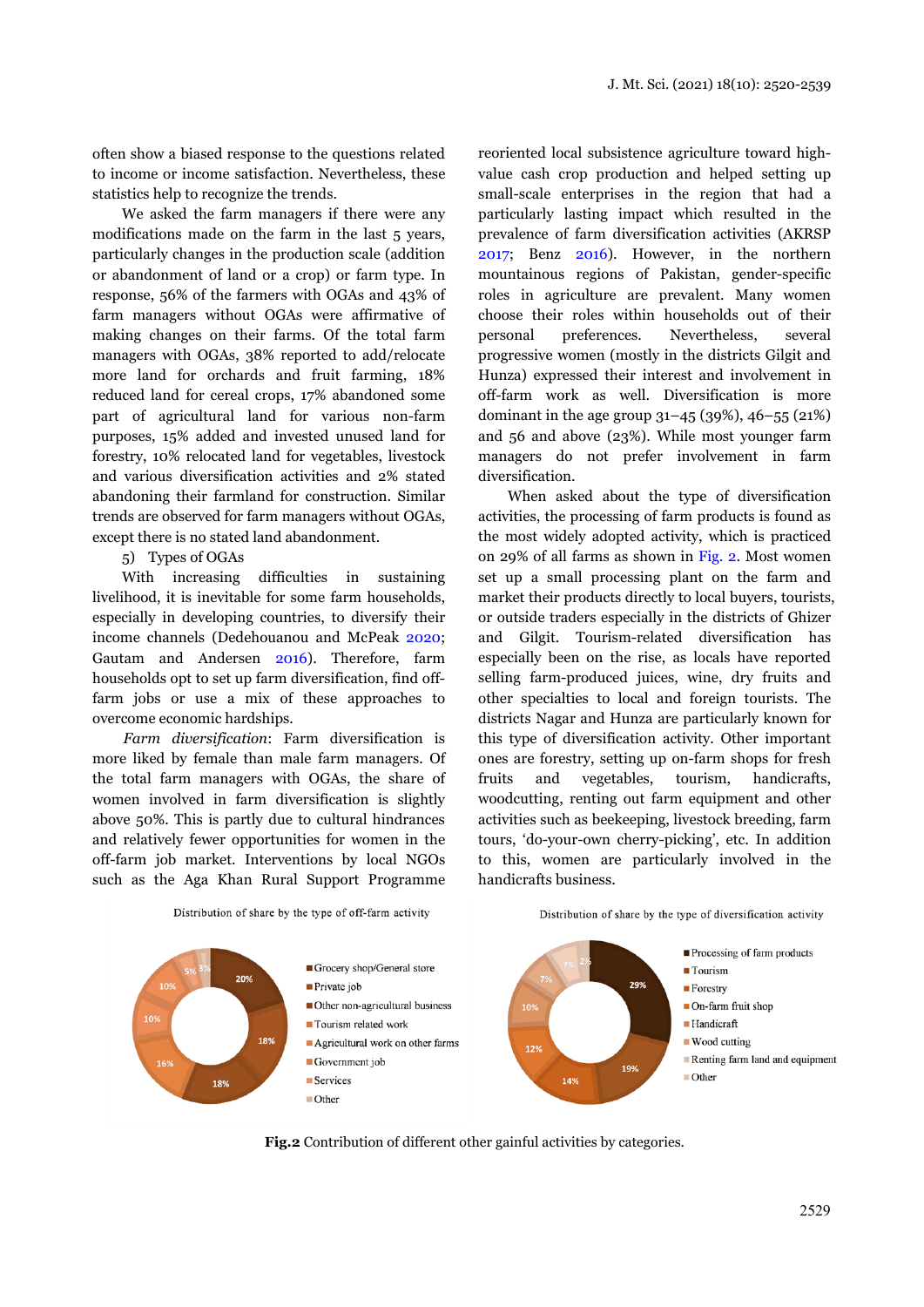*Off-farm work*: To ensure higher and more stable incomes for instance to better cope with the seasonality of agricultural earnings, farmers look for off-farm jobs. The off-farm job sector is mainly occupied by males. Of the farm managers involved in off-farm jobs, 69% are men. Around 70% of the farm managers with off-farm work are between 18 and 45 years old. Sixteen percent of farm managers from the age group 45–55 years and 15% from the '56 and above' age group have an off-farm work. The proportion of retirees and older farmers is comparatively lower but nevertheless indicates the necessity and need for a supplementary income in the household.

As evident from Fig. 2, the most frequent offfarm activity that the farm managers have tried out is setting up a small general store selling groceries (20%) to nearby residents in almost all regions of GB. The GB region holds a special status and is given exclusive tax exemption on certain food commodities which encourages people to start these business activities at a small-scale level. Eighteen percent of our sample farmers reported having a private job in the city center or nearby main town most of which are residing in the vicinities of the Gilgit district and the main town of Hunza. The tourism industry, especially in the recent past, has provided ample off-farm opportunities. Setting up boarding and lodging facilities, supplying porters for expeditions and trekkers and guided tours are such ventures where the local rural population earns their livelihoods.

### **3.2 Issues affecting farmers**

Many factors influence the participation of households in OGAs. When asked to state their extent of agreement, on a scale of 1 to 7 from 'strongly disagree' to 'strongly agree', to a series of suggested problems, farm managers most commonly chose market-related issues. Individual scores are shown in Fig. 3. Production-related issues like post-harvest losses, unavailability of superior quality cultivars, and pathological problems are considered important.

When asked, "What is your opinion on supplementing household income from sources other than farming?", 53% of the respondents strongly agreed to 'it is crucial to afford a livelihood' (Fig. 4). The second most frequently marked (47%) 'strongly agreed' category is on 'it reduces financial stress'. Generally, most farm managers agreed that bringing their land, capital and labor resource into efficient utilization is best. Out of 209 respondents, 38% agreed and 33% strongly agreed that OGAs are the utilization of surplus resources and under-employed labor. A large share of respondents believe it to be essential supplementary support during winters, and financial means during summer. Around 19% of the responding farm managers strongly agree that OGAs are helping them stay in their forefather's business. Otherwise, their small farms on marginal land would have been abandoned a long time ago.

### **3.3 Qualitative responses to the rationale for OGAs**

During key informant interviews, we asked "What do you think is the main motivation or reason for participation in OGAs?" Twenty-four out of 30 (80%) respondents answered the question. The respondents mainly indicated unavailability of land, hindrances in commercial farming, climatic constraints, lower value of output, lack of institutional support and better income opportunities outside traditional agriculture as the main rationale for OGAs.

Smaller agricultural landholdings are one of the main causes of non-reliance on agricultural income. Farms in GB are mainly inherited through generational continuity which results in further fragmentation of farms. These farms primarily fulfill domestic consumption requirements. Which is why most small farms continue to survive and an exit from agricultural production does not occur on these farms. Like many others, 53 years old, Ashraf stated:

*"Farming is our ancestral profession, and because of limited expertise and resources we have, we are bound to stay in this profession. Owing to its small size, our landholding merely satisfies our domestic consumption. I and my spouse look for agricultural and non-agricultural off-farm work to support other household expenses."* 

Many farmers have shifted or planned to shift towards high-value food cropping. However, due to post-harvest losses and the absence of an efficient marketing infrastructure, the profit margins are minimal, pushing farmers towards supplemental income from off-farm sources. Some respondents also added that proper branding, building processing plants in the region and curtailing post-harvest losses could resolve most of the marketing problems. These people look at farming as their future:

*"Farming is our future. This land is suitable for*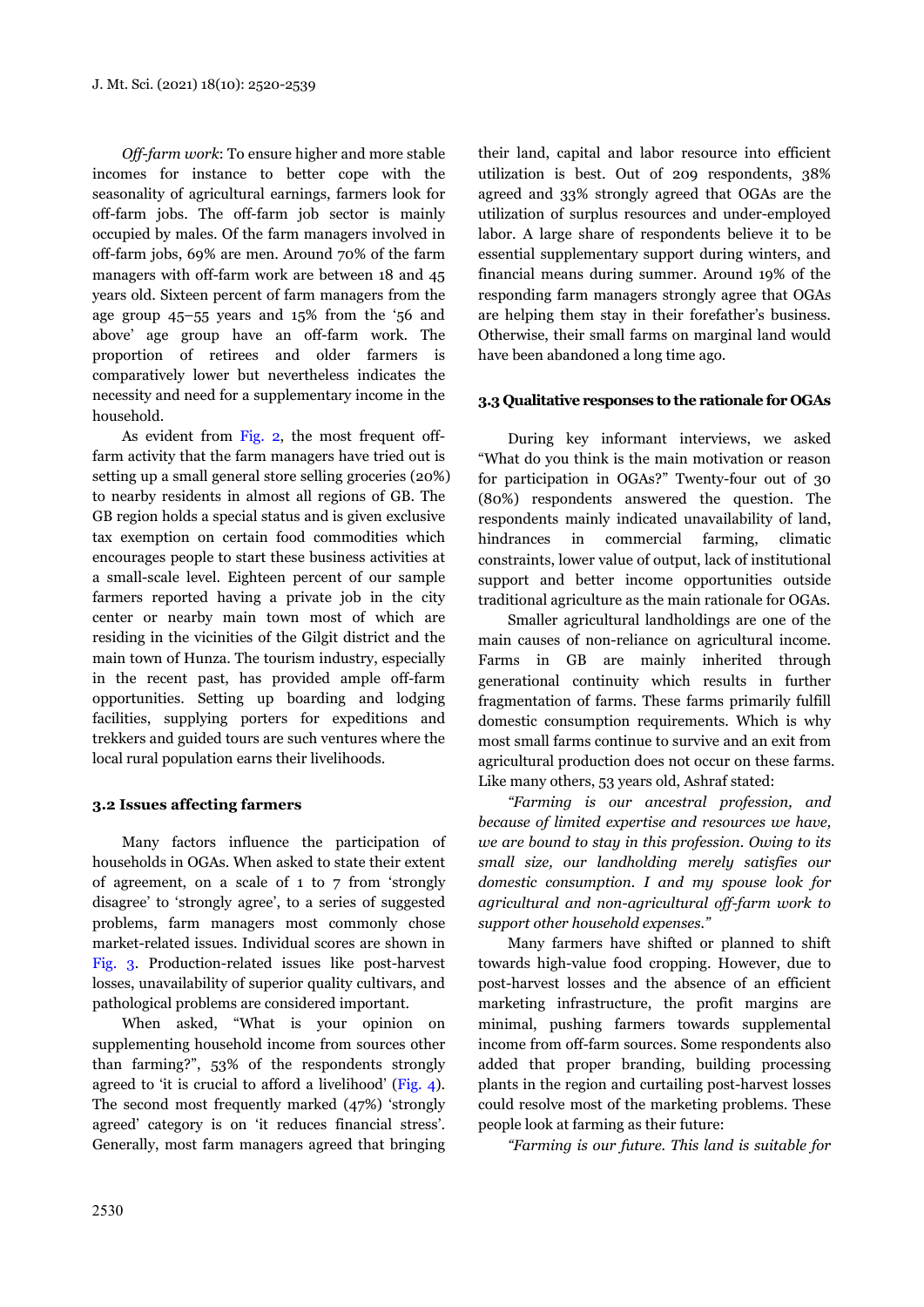*fruit farming. I am keeping my farmland viable by expanding it through introducing new ventures on it. During the "cherry blossom" season, I with my family welcome tourists and offer accommodation and local cuisine."* (Saqib Hussain, 60)

Participants especially from parts of Ghizer and Nagar II agree on the climatic factors to be responsible for susceptibilities in farm income. Farms located near high mountains and unfavorable locations offer less value in farming. Rural households largely depend on tourism, transport and other nonfarm businesses. The cultivated land is mostly used for domestic consumption or selling in the local market. Also, because the farmland is covered with snow for most of the year and is unusable for agriculture, farmers are thus bound to look for nonagricultural income. Iqbal Bano, who's a 38-year-old female farm manager expressed her views as:

*"More than 80% of my landholding is not suitable for cultivation because of its nearness to the mountain. Most of the land is at high risk of land sliding. Land reforms under the projects like the ones of the International Fund for Agriculture Development (IFAD) can bring acres of land under cultivation. For now, I must find my major income in the tourism sector."* 

Another perspective involved the changing agricultural outlook of the region. The respondents stated that lower output from agriculture (either because of lower farmgate prices or lower yield) and higher returns from non-farm activities (such as tourism and transport) influence farmers to lower their dependence on farm earnings. Especially young farmers tend to choose off-farm work because of higher earnings. However, most farmers do not support exiting the farm business merely for higher monetary benefits associated with the non-farm economy but because of their ancestral values and social identity attached to it. Most respondents including some young farmers considered farming as their long-term occupation, as they perceive nonagricultural activities as a seasonal solution to a temporary lower income situation. Furthermore, farmers called for institutional support to incentivize farmers to continue farming through specialized subsidies:

*"Direct government intervention is rare, at least in our town, Dain. In 2016, a government project supported potato growers and provided us with good-quality seed potatoes. After that, we did not get*  *any subsidy. Lack of institutional support is what made us think of entering new non-agricultural ventures."* (Moosa Wali, 54)

*"Abandoning our ancestral land is a difficult decision to make, but the fact is, we are devoid of basic inputs. GB is emerging as an attractive tourist destination. I'm afraid that better income opportunities will shift most of the farmers towards hoteling and restaurant businesses."* (Muhammad Ismail, Fida Hussain, 40)

#### **3.4 Factors affecting involvement in OGAs**

In Table 2 we include the two-way sample mean comparison *t*-test to compare the group of farmers with and without OGAs. The key difference appears to be in the farmer characteristics, specialization, size of farmland and agricultural income, etc.

The results suggest that farmers with better health conditions, lower age and more acquired skills are more likely to have off-farm work. The significant difference with respect to agricultural income



**Figure 3** Distribution of scores by farmers for issues identified as factors pushing towards non-farm economy, from Likert scale questions. Respondents were farm managers in GB, Pakistan (*n* = 251).



**Figure 4** Distribution of scores by farmers marking their perception of OGAs, from Likert scale questions. Respondents were farm managers in GB, Pakistan (*n* = 300).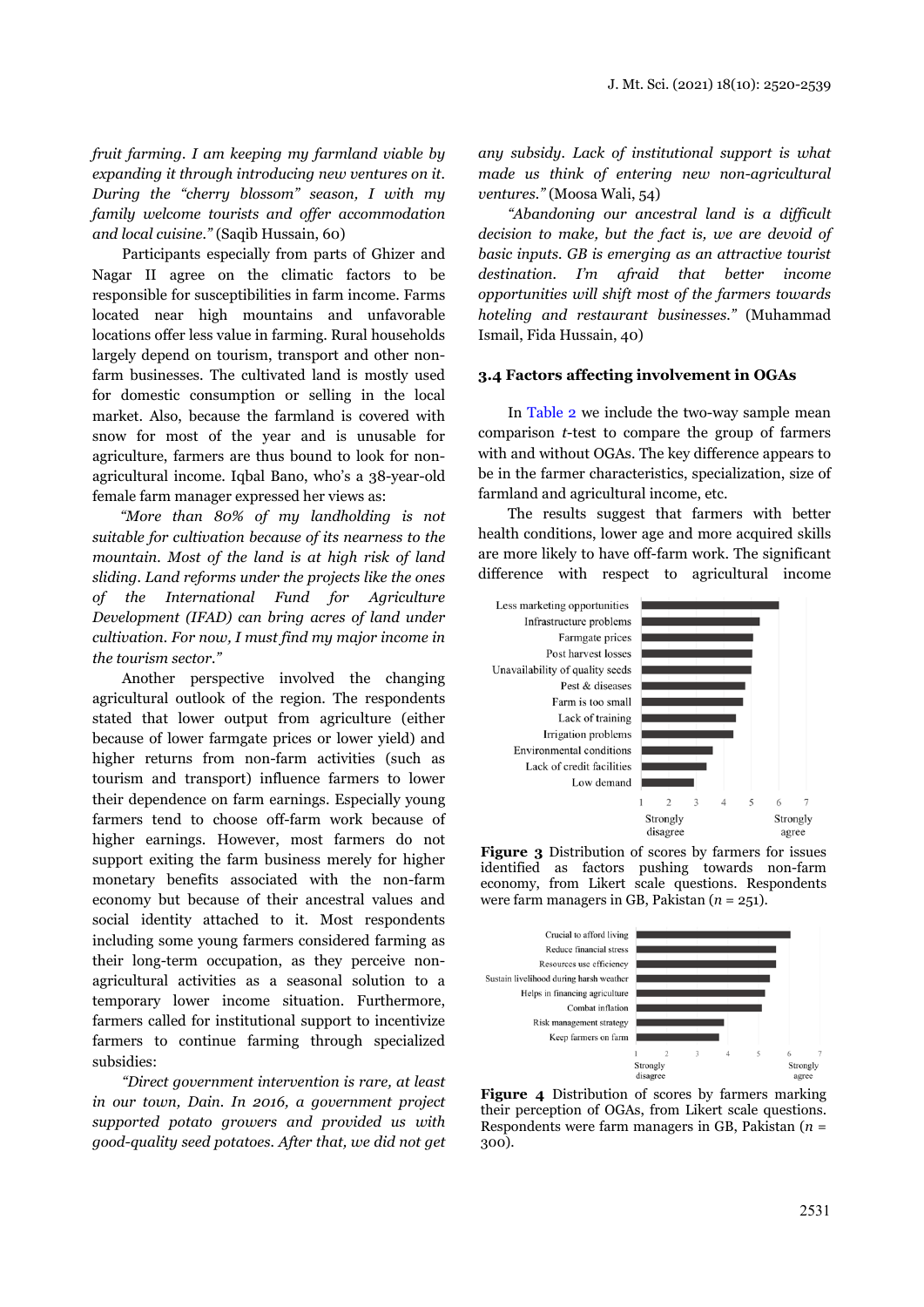| Variables            |                                      | diversification | Involvement in farm |             | Involvement in off-farm work |                |            |
|----------------------|--------------------------------------|-----------------|---------------------|-------------|------------------------------|----------------|------------|
|                      |                                      | Yes             | N <sub>0</sub>      | Dif.        | Yes                          | N <sub>o</sub> | Dif.       |
|                      | Gender                               | 0.61            | 0.67                | 0.06        | 0.69                         | 0.56           | $-0.13***$ |
|                      | Age                                  | 3.49            | 3.28                | $-0.21*$    | 2.29                         | 3.03           | $0.73***$  |
|                      | Education<br>2.78                    |                 | 2.51                | $-0.27$     | 2.76                         | 2.23           | $-0.53***$ |
|                      | Experience<br>3.40                   |                 | 3.41                | 0.01        | 3.42                         | 3.39           | $-0.04$    |
| Farmer               | Marital status                       | 0.92            | 0.82                | $-0.10$     | 0.84                         | 0.88           | 0.04       |
| characteristics      | Number of children (aged < 16 years) | 1.83            | 1.42                | $-0.41***$  | 1.56                         | 1.49           | $-0.07$    |
|                      | Farm heir                            | 0.88            | 0.76                | $-0.12***$  | 0.79                         | 0.79           | $-0.00$    |
|                      | Spouse on farm                       | 0.89            | 0.78                | $-0.11***$  | 0.89                         | 0.79           | $-0.10*$   |
|                      | Health status                        | 1.74            | 1.73                | $-0.01$     | 1.56                         | 2.08           | $0.52***$  |
|                      | Trainings                            | 2.03            | 1.41                | $-0.63**$   | 1.43                         | 1.93           | $0.50***$  |
|                      | Land owned<br>13.23                  |                 | 12.52               | $-0.71$     | 11.66                        | 14.90          | 3.25       |
|                      | Land under cultivation               | 7.07            | 6.82                | $-0.26$     | 6.17                         | 8.35           | $2.18***$  |
|                      | Livestock units                      | 7.17            | 5.90                | $-1.28$     | 6.43                         | 5.97           | $-0.46$    |
| Farm size            | Total workers                        | 4.70            | 4.37                | $-0.33$     | 4.43                         | 4.54           | $0.11\,$   |
|                      | <b>Hired workers</b>                 | 1.46            | 0.81                | $-0.65***$  | 0.93                         | 1.15           | 0.22       |
|                      | <b>Family workers</b>                | 3.32            | 3.49                | 0.17        | 3.38                         | 3.56           | 0.18       |
|                      | Total household members              | 8.36            | 8.66                | 0.29        | 8.62                         | 8.47           | $-0.15$    |
|                      | Agricultural income                  | 84.40           | 78.30               | $-6.09$     | 66.17                        | 108.21         | 42.03***   |
| Farm income          | Farm income satisfaction             | 0.16            | 0.27                | $0.11***$   | 0.21                         | 0.30           | $0.10***$  |
|                      | Subsidy                              | 0.40            | 0.22                | $-0.18***$  | 0.28                         | 0.27           | $-0.01$    |
|                      | Farm altitude                        | 2,348           | 2,343               | $-5.00$     | 2,316                        | 2,403          | 87.00      |
| <b>Farm location</b> | Nearness to a touristic spot         | 0.49            | 0.34                | $-0.15*$    | 0.40                         | 0.37           | $-0.03*$   |
|                      | Distance from main city (km)         | 12.93           | 17.16               | $4.23***$   | 14.60                        | 18.56          | $3.96***$  |
|                      | Distance from main road (km)         | 1.49            | 1.28                | $-0.21$     | 1.46                         | 1.10           | $-0.36$    |
| <b>Others</b>        | Specialist horticulture              | 0.50            | 0.38                | $-0.12***$  | 0.35                         | 0.55           | $0.20*$    |
|                      | Farm ownership nature                | 0.74            | 0.84                | $0.10^{**}$ | 0.80                         | 0.84           | 0.04       |
|                      | Changes on farm                      | 0.58            | 0.50                | $-0.08*$    | 0.57                         | 0.44           | $-0.13*$   |
|                      | Farm evaluation                      | 3.57            | 3.23                | $-0.34***$  | 3.29                         | 3.39           | 0.09       |

**Table 2** Two-way sample mean comparison *t*-test for other gainful activities (OGAs)

**Notes:** Significance levels: \* *p* < 0.10, \*\* *p* < 0.05, \*\*\* *p* < 0.01

suggests that the involvement in OGAs is highly driven by the financial conditions of the household. In terms of land under cultivation, farmers with lesser cultivable land are more inclined towards off-farm income because they find more time to look for offfarm opportunities or they earn too little and are forced to supplement the household income from other means. Specialization in horticultural crops is also highly significant. Many farmers explained that the returns from cherry gardens are relatively higher and that many of them are considering a shift to highvalue crops. Farmer characteristics such as having a spouse on the farm, having a farm heir, the number of younger children, the number of hired workers and the overall satisfaction with the farming activity are linked with farm diversification.

We then identified the determinants of OGAs in GB. The estimated logit models show the results for the factors affecting different categories of OGAs (i.e., farm diversification and off-farm work). Each type of OGA is influenced by different variables. The parameter estimates (Table 3) of the logistic regression specify the direction of the impact and level of significance between the dependent and independent variables, while the marginal effects (Table 4) show the magnitude of the impacts (i.e., per unit change in independent variables leading to the extent of influence on the dependent variables).

*Farmer characteristics*: Farmers' personal characteristics are found to be one of the major determinants of OGAs and their impact is different in each type of non-farm activity. For example, gender is not relevant in farm diversification while it is positively and significantly related to off-farm work. This, as previously mentioned, can be explained by the male-dominated off-farm job sector. It is considered a cultural norm in Pakistan that the men in the family are mainly assigned financial responsibilities while women in rural areas take up household responsibilities. The probability of involvement in off-farm work increases by 12% if a farm manager is male. Similar tendencies are reported by Lagerkvist Carl et al. (2007) and Kassie et al. (2017). Similarly, farmer age is significantly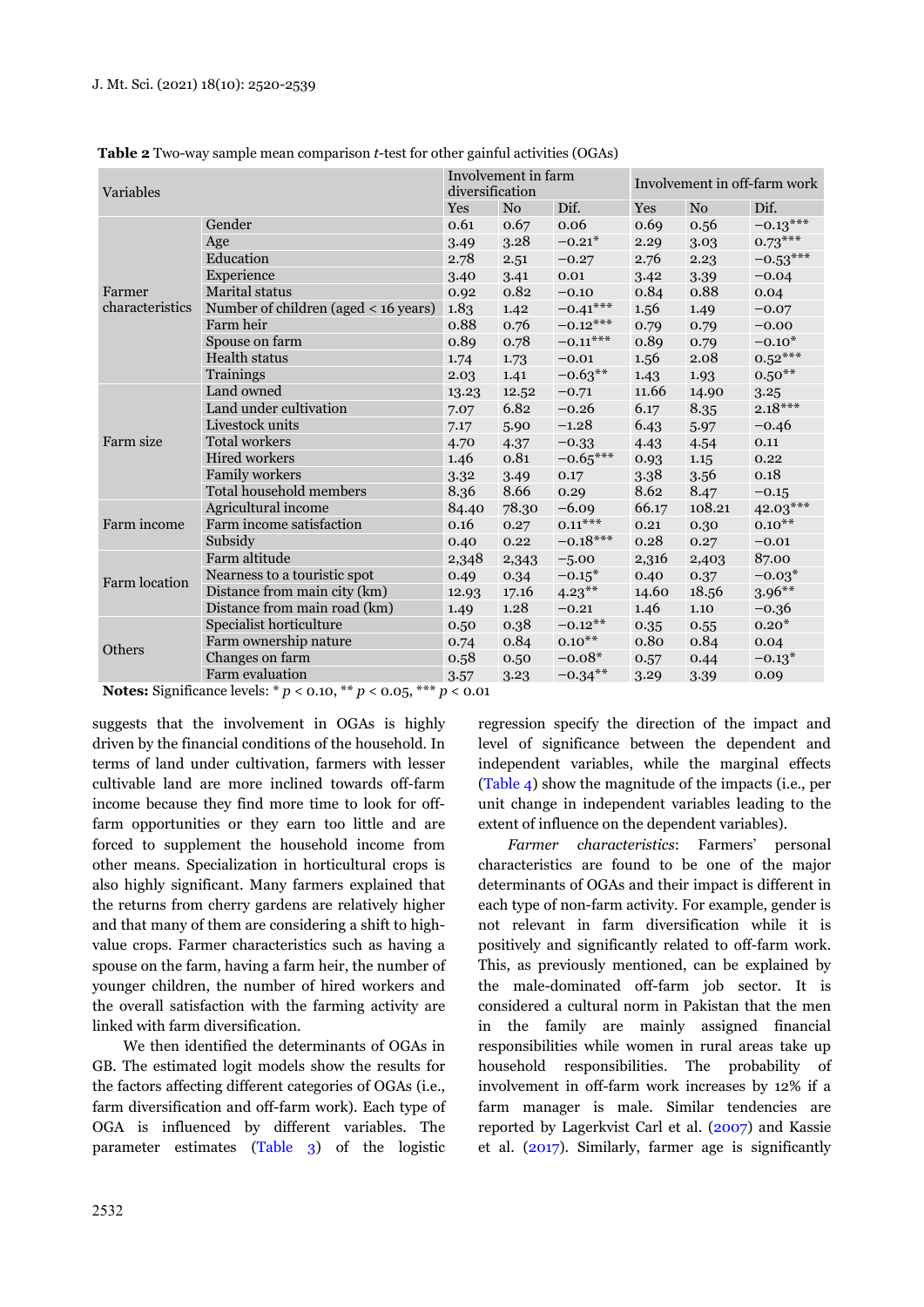| Variables             |                                                      | Farm diversification |           | Off-farm work |           |
|-----------------------|------------------------------------------------------|----------------------|-----------|---------------|-----------|
|                       |                                                      | Coef.                | <b>SE</b> | Coef.         | <b>SE</b> |
|                       | Gender                                               | $-0.37$              | 0.28      | $0.98***$     | 0.27      |
|                       | Age                                                  | $0.23***$            | 0.11      | $-0.44***$    | 0.10      |
|                       | Education                                            | 0.18                 | 0.11      | $0.44***$     | 0.11      |
|                       | Experience                                           | 0.04                 | 0.10      | 0.12          | 0.10      |
| Farmer                | <b>Marital</b> status                                | $-0.15$              | 0.47      | $-0.02$       | 0.43      |
|                       | characteristics Number of children (aged < 16 years) | $0.33***$            | 0.11      | 0.01          | 0.10      |
|                       | Farm heir                                            | $0.74***$            | 0.37      | $-0.21$       | 0.32      |
|                       | Spouse on farm                                       | $0.18*$              | 0.29      | 0.35          | 0.27      |
|                       | <b>Health status</b>                                 | 0.03                 | 0.14      | $0.16*$       | 0.13      |
|                       | Trainings                                            | 0.07                 | 0.06      | $-0.09**$     | 0.05      |
|                       | Land owned                                           | $0.02***$            | 0.01      | 0.00          | 0.01      |
|                       | Land under cultivation                               | $-0.06$              | 0.05      | 0.06          | 0.06      |
|                       | Livestock units                                      | 0.00                 | 0.01      | 0.00          | 0.01      |
| Farm size             | Total workers                                        | $0.15***$            | 0.06      | $-0.13***$    | 0.06      |
|                       | Hired workers                                        | $-0.06$              | 0.07      | $-0.09$       | 0.06      |
|                       | Family workers                                       | $0.80**$             | 0.39      | 0.36          | 0.31      |
|                       | Total household members                              | 0.00                 | 0.04      | 0.02          | 0.04      |
|                       | Agricultural income                                  | 0.00                 | 0.00      | $-0.01$ **    | 0.00      |
| Farm income           | Farm income satisfaction                             | $-4.69***$           | 1.24      | 1.65          | 1.04      |
|                       | Subsidy                                              | $-0.84**$            | 0.35      | $-0.51*$      | 0.31      |
|                       | Farm altitude                                        | $-0.00$              | 0.00      | $-0.00$       | 0.00      |
| Farm location         | Nearness to a touristic spot                         | $-0.20$              | 0.29      | $0.40*$       | 0.28      |
|                       | Distance from main city (km)                         | $-0.02*$             | 0.01      | $-0.02$ **    | 0.01      |
|                       | Distance from main road (km)                         | 0.04                 | 0.05      | 0.06          | 0.07      |
|                       | Specialist horticulture                              | $1.80***$            | 0.28      | 0.22          | 0.27      |
| Others                | Farm ownership nature                                | $-0.76**$            | 0.33      | $-0.63*$      | 0.36      |
|                       | Changes on farm                                      | $0.34***$            | $0.11\,$  | $-0.18$       | 0.11      |
|                       | Farm evaluation                                      | $1.07***$            | 0.29      | $-0.02$       | 0.29      |
|                       | Cons                                                 | $3.12***$            | 1.26      | $2.39***$     | 1.07      |
| Pseudo R <sup>2</sup> |                                                      | 0.26                 |           | 0.21          |           |
| Prob. $> \chi^2$      |                                                      | 0.40                 |           | 0.42          |           |
| Observations          |                                                      | 431                  |           | 431           |           |

#### **Table 3** Results from the logit regressions

**Notes:** Significance levels: \* *p* < 0.10, \*\* *p* < 0.05, \*\*\* *p* < 0.01

related to both farm diversification and off-farm work. However, older farmers are more likely to be involved in diversification and younger farmers are inclined towards off-farm work. Besides the opportunities in the off-farm market, older farmers have limited ability to work on multiple ventures. Farmers' education is only significantly associated with offfarm work. Farm managers with higher education levels are more ambitious and progressive and they are more capable of finding opportunities in different non-agricultural industries. These findings are plausible as the opportunity cost of farm activities increases with educational qualification and age. The results are consistent with that of other studies (Dries et al. 2011; Liu et al. 2013; Mishra and El-Osta 2016). Furthermore, our results indicate that health is only relevant in the case of off-farm work which is plausible from the fact that most off-farm opportunities are available further away from the

farm households making it difficult for aged farmers to access. This finding somehow differs from that of a study in mountainous areas of China which found that the age and health of the farmer have no significant relevance with OGAs (Liu et al. 2013). The farmers' health status is positively linked with off-farm work while agricultural training is negatively associated with it.

Farmer characteristics related to children are particularly important in farm diversification. The higher number of dependent children (<16 years age) is positively linked (1% level of significance) with farm diversification but not significantly related to off-farm work, indicating that increased responsibility tends to push farm managers towards farm diversification. Table 4 shows that an increase in the number of dependent children by 1 leads to a 5% increase in the probability of setting up a diversification activity. The presence of a farm heir is also positively linked with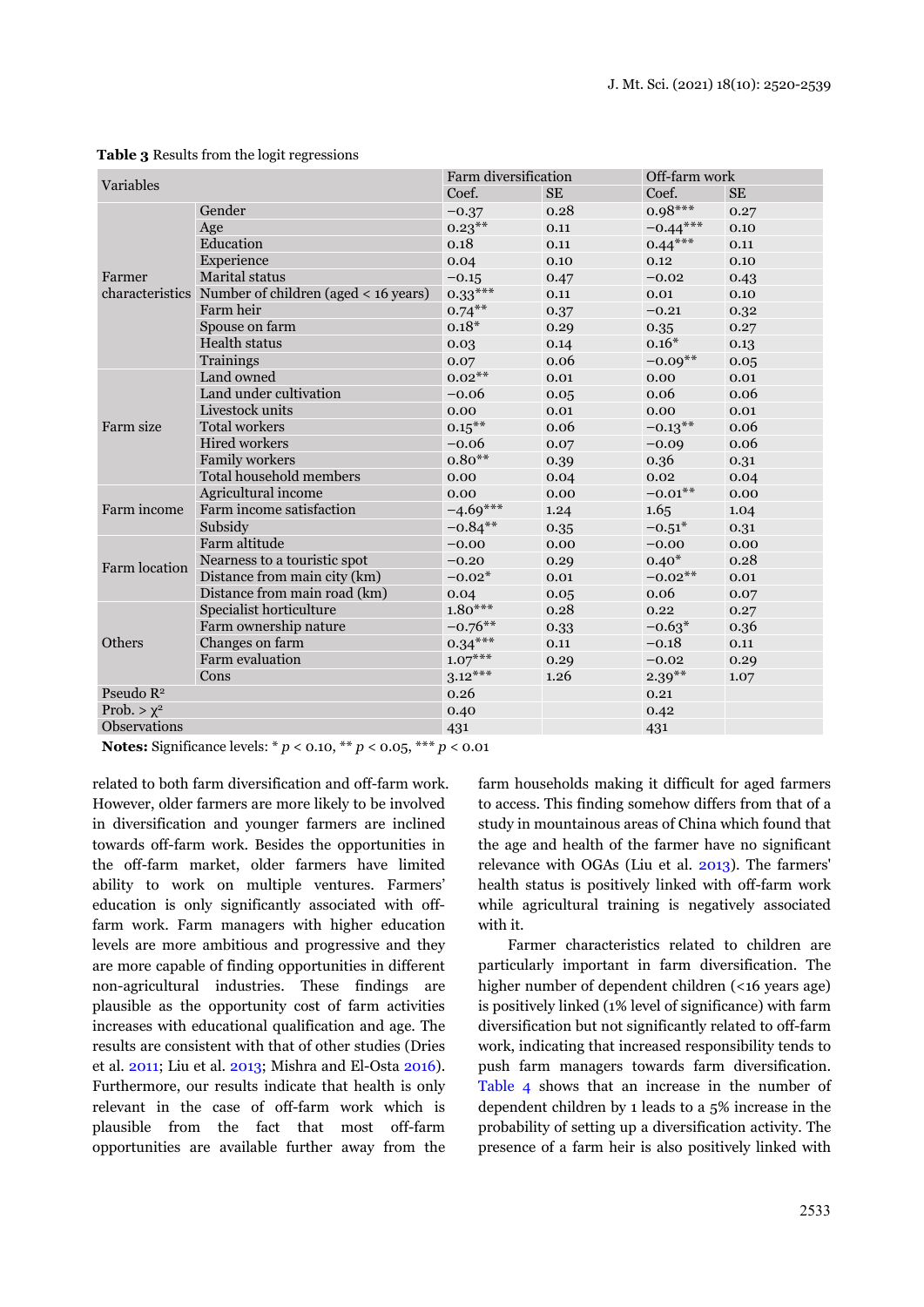|  |  |  |  | Table 4 Marginal effects for the logit regression estimates |  |
|--|--|--|--|-------------------------------------------------------------|--|
|  |  |  |  |                                                             |  |

| <b>Variables</b> |                                      |            | Farm diversification |            | Off-farm work |  |
|------------------|--------------------------------------|------------|----------------------|------------|---------------|--|
|                  |                                      | dy/dx      | <b>SE</b>            | dy/dx      | <b>SE</b>     |  |
|                  | Gender                               | $-0.04$    | 0.04                 | $0.12***$  | 0.04          |  |
|                  | Age                                  | $0.03***$  | 0.02                 | $-0.07***$ | 0.01          |  |
|                  | Education                            | 0.03       | 0.02                 | $0.07***$  | 0.02          |  |
|                  | Experience                           | 0.00       | 0.02                 | 0.02       | 0.02          |  |
| Farmer           | <b>Marital</b> status                | $-0.03$    | 0.07                 | $-0.03$    | 0.07          |  |
| characteristics  | Number of children (aged < 16 years) | $0.05***$  | 0.02                 | 0.00       | 0.02          |  |
|                  | Farm heir                            | $0.11***$  | 0.05                 | $-0.04$    | 0.05          |  |
|                  | Spouse on farm                       | $0.13*$    | 0.06                 | 0.04       | 0.05          |  |
|                  | Health status                        | 0.03       | 0.02                 | $0.04*$    | 0.02          |  |
|                  | Trainings                            | 0.01       | 0.01                 | $-0.02$ ** | 0.01          |  |
|                  | Land owned                           | $0.08**$   | 0.00                 | 0.00       | 0.00          |  |
|                  | Land under cultivation               | $-0.01$    | 0.01                 | 0.01       | 0.01          |  |
|                  | Livestock units                      | 0.00       | 0.00                 | 0.00       | 0.00          |  |
| Farm size        | <b>Total workers</b>                 | $0.03***$  | 0.01                 | $-0.02**$  | 0.02          |  |
|                  | <b>Hired workers</b>                 | $-0.02$    | 0.01                 | $-0.04$    | 0.02          |  |
|                  | <b>Family workers</b>                | $0.01***$  | 0.02                 | 0.04       | 0.02          |  |
|                  | Total household members              | 0.00       | 0.01                 | 0.01       | 0.01          |  |
|                  | Agricultural income                  | 0.00       | 0.00                 | $-0.01$ ** | 0.00          |  |
| Farm income      | Farm income satisfaction             | $-0.13***$ | 0.05                 | 0.09       | 0.05          |  |
|                  | Subsidy                              | $-0.16**$  | 0.04                 | $-0.02*$   | 0.05          |  |
|                  | Farm altitude                        | $-0.00$    | 0.00                 | $-0.00$    | 0.00          |  |
| Farm location    | Nearness to a touristic spot         | $-0.01$    | 0.04                 | $0.12*$    | 0.05          |  |
|                  | Distance from main city (km)         | $-0.00*$   | 0.00                 | $-0.00**$  | 0.00          |  |
|                  | Distance from main road (km)         | 0.01       | 0.01                 | 0.01       | 0.01          |  |
|                  | Specialist horticulture              | $0.27***$  | 0.04                 | 0.01       | 0.04          |  |
| <b>Others</b>    | Farm ownership nature                | $-0.11***$ | 0.05                 | $-0.09*$   | 0.06          |  |
|                  | Changes on farm                      | $0.03***$  | 0.04                 | $-0.04$    | 0.04          |  |
|                  | Farm evaluation                      | $0.05***$  | 0.02                 | $-0.02$    | 0.02          |  |

**Notes:** Significance levels: \* *p* < 0.10, \*\* *p* < 0.05, \*\*\* *p* < 0.01

farm diversification. Its impact on diversification is mainly reflected in that farm managers continue to expand the farm business through setting up diversification activities while nominated farm heirs do not directly contribute to farm decisions and plan to take over farms later in their lives. Nearly twothirds of the farm managers with a nominated farm heir are near the age of retirement or at the age of retirement. Farm managers tend to improve farm productivity and efficiency before it is transferred to a successor. The marginal effects show that the presence of a farm heir increases the probability of farm diversification by 11%. Similarly, the presence of a spouse also positively and significantly increases the likelihood of farm diversification (+13%).

Hence, overall, personal characteristics reflecting farmers' social capital constitute the most important bundle of variables that are positively linked with farmers' livelihood strategies, i.e., with both farm diversification and off-farm work. According to our results, in particular off-farm work activities in the mountainous region of GB are determined by farmers' personal characteristics that also constitute the basis for the formation of their social capital. This sensitivity of livelihood strategies to social capital in mountain regions has also been found by Fang et al. (2014). Therefore, our first hypothesis is accepted.

*Farm size*: The size of the landholding is generally negatively associated with off-farm work. However, some of the main diversification activities such as the processing of farm products is done at the larger farms in Pakistan which can be attributed to its positive relationship (5% level of significance) with diversification. Marginal effects indicate that an increase in landholding by 1 kanal increases the likelihood of farm diversification by 8%. The number of total workers on the farm is significantly (5% level of significance) linked with both farm diversification and off-farm work. However, one individual increase in total workers increases the probability of farm diversification by 3% and decreases the likelihood of off-farm work by 3%. Furthermore, the involvement of family labor is significantly and positively related to farm diversification, such that the increase in family workers by one unit leads to a 3% increased probability of farm diversification.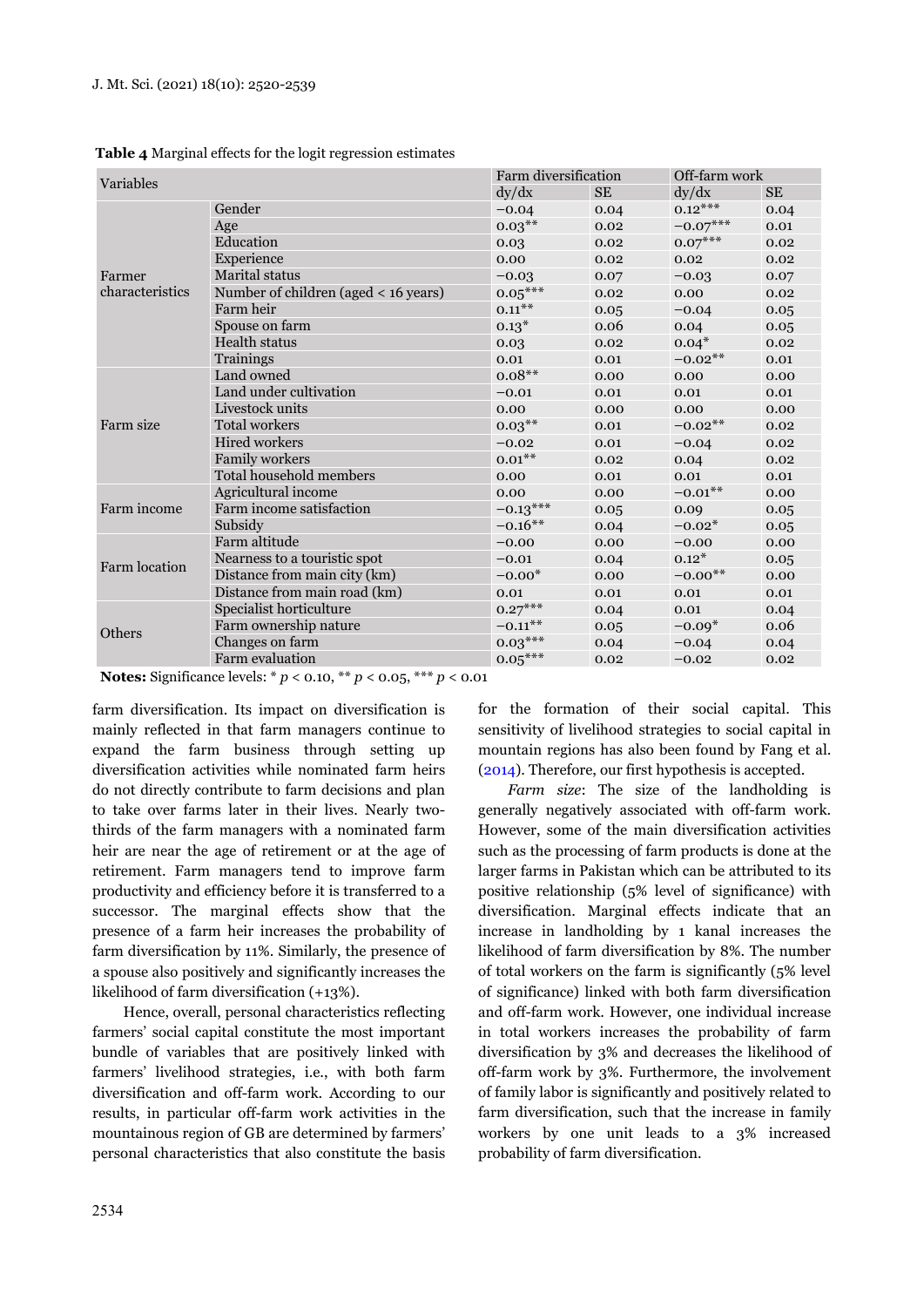*Farm income*: Agricultural income is negatively associated with off-farm work while satisfaction associated with it is negatively related (1% level of significance) with farm diversification. At the same time, the provision of a subsidy is negatively associated with both types of OGAs. The marginal effects indicate that an increase of 1-thousand Pakistani Rupees in agricultural income would make farmers involvement in off-farm work 1% less likely. Furthermore, if farmers are satisfied with their agricultural income the likelihood of involvement in farm diversification reduces by 13%. This reflects that the economic conditions are one of the drivers of the non-farm economy in rural mountainous areas and that it pushes farmers to behave in a risk-averse manner. Results from the study by Serra et al. (2004) also indicate that off-farm income is more important to the households experiencing greater volatility in farm income which is true in the context of mountain areas. Similar trends are reported in the agro-pastoral mountainous region of the eastern Tibetan Plateau (Zhang et al. 2008). Lower agricultural income motivates farmers' involvement in off-farm work; however, farm diversification is not significantly linked with it. This is also related to the motives of OGAs; both diversification and off-farm work are found to be driven by economic interests. However, diversification is more linked with farm continuity and sustainability while off-farm work is directly guided by the income situation of the farm households. This finding is in line with other studies (Northcote and Alonso 2011; Vik and McElwee 2011).

*Farm location*: The geographical position of a farm is expected to have a significant impact on the decision to pursue OGAs. The nearness to a touristic location offers a significant opportunity of earnings from tourism-related services during peak seasons and is positively related (10% level of significance) to off-farm work. The results show that a farm location near a touristic spot increases the probability of an off-farm activity by 12%. The distance from a main city or town is negatively related to both types of OGAs, as it limits access to the off-farm job market. This result is consistent with the findings of Alasia et al. (2009), Boncinelli et al. (2018) and Phimister et al. (2002) that location-related variables are relevant in the decision whether to pursue OGAs or not.

*Other factors*: Variables such as farmer evaluations of their farm performance, changes and developments made on the farm, the ownership nature and specialization in horticulture are also among important determinants of OGAs, especially farm diversification. Farm managers who work on rented landholdings and smaller farms are less likely to involve in diversification activities. Boncinelli et al. (2018) found similar results. Higher scores in the evaluation of last year's progress on the farm are also positively and significantly linked with diversification. Lastly, the specialization in horticultural crops, particularly in the context of the study area is found to be highly relevant in the pursuit of farm diversification. The marginal effects show that if a farm is specialized in horticulture, then the likelihood of its involvement in diversification activities such as the processing and direct consumer sales of its horticultural products increases by 27%. This can be attributed to the increasing trend of the commercialization of high-value crops in the region.

Hence, overall, our results confirm that farmspecific variables such as size, agricultural income, location and other characteristics significantly affect the decision to pursue OGAs. These variables are particularly relevant for explaining farm diversification activities (10 out of 18 variables are significant as compared to 6 out of 18 variables for off-farm work). Moreover, the variables 'specialist horticulture', 'subsidy' and 'farm income satisfaction' display the highest effect sizes (marginal effects) among all the investigated variables for explaining farm diversification activities. This confirms our second hypothesis. Overall, we find that in GB social capital-related farmer characteristics are somewhat more important for explaining the engagement in offfarm work while farm characteristics are more important for explaining farm diversification activities.

## **4 Conclusion and Policy Recommendations**

This study is based in five rural mountainous regions of Gilgit-Baltistan, Pakistan, which have their individual geopolitical and agro-economic importance. During the last few decades, the trend of commercialization in agriculture and more recently the surge of tourism has affected the structure of agriculture and the livelihoods of the rural communities. We examined the status and trends of these livelihood strategies (called OGAs) and the factors influencing farmers to engage in these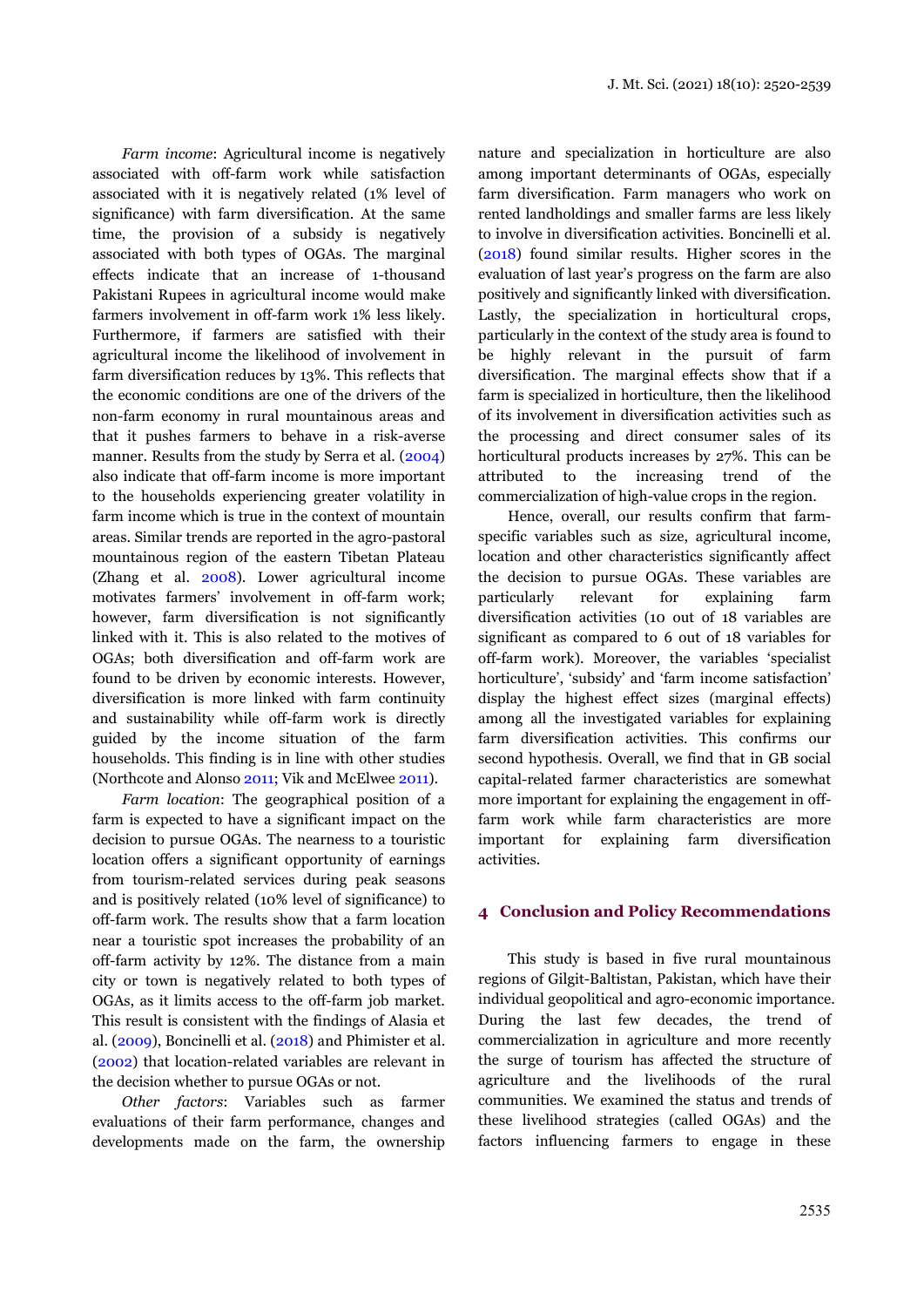activities. Based on the analysis, we found that different types of activities outside conventional agriculture are prevalent in the region. Many farmers use non-agricultural income channels because of financial and economic needs or decreasing returns from on-farm labor or merely as efficient utilization of surplus time and labor. For some farmers, OGAs are a means to sustain and stay in the farming profession. With the pressures from the current economic downturn, climatic and geographical constraints and unemployment, farmers showed concerns over livelihood conditions, emphasizing the need for government interventions. Furthermore, significant differences exist between farm managers with and without different types of OGAs (i.e., farm diversification and off-farm work). In GB, farmers with diversification are relatively older, have more younger dependents, more hired workers, a spouse working on the farm, are specialized in horticulture etc. On the contrary, farmers involved in off-farm activities are relatively younger, more educated, have lesser farm income, have lesser land under cultivation, etc. Our econometric analysis provided useful insights into the drivers of the non-farm economy. It showed that farmer characteristics mainly determine off-farm work activities while farm (and other) characteristics mostly explain farm diversification.

From a policy perspective, our findings have important implications. Depending on the actual aim of the overall regional rural development policy, priorities may have to be specified. While the concept of agricultural multifunctionality may help to stabilize farm numbers in rural areas and slow land flight and rural-urban migration, a policy that does not specifically target and support agricultural production activities may in the long run create wider food security and regional food supply problems. However, this is not a call for "overemphasizing" high levels of local food self-sufficiency (Spies 2018) but to help ensuring adequate food production resources and capabilities contributing to sustainably and healthily feed the region as well as a world population of almost 10 billion people in 2050.

For the strengthening of the non-farm rural economy, our results indicate that in GB policy measures supporting the building of farmers' social capital such as education and training especially at a younger age strongly impact the likelihood of off-farm work. Therefore, investments in building the social capital of these rural communities are suggested.

For policies aiming at the promotion of farm diversification activities, the government needs to improve the local farm structure and farm income situation. For this purpose, instead of income subsidies, farm subsidies directed at supporting and stabilizing diversified farms will be helpful in the long run. Moreover, the promotion of technological innovation in the farming sector can help to retain the younger segments of the rural labor force on the farms. Wider support frameworks for diversification would also need to consider farmer skills development, cooperation and market-chain integration measures, as well as integrated rural development aspects, considering the specificities of mountain locations and products.

Finally, through land rehabilitation programs and land development schemes, farming opportunities could be enhanced in the region. This will all help to improve rural livelihoods while securing agricultural and particularly food supply in the mountainous regions of GB.

## **Acknowledgements**

We thank Dr. Fazal Rehman at the Directorate of Agriculture Research Gilgit-Baltistan, Mr. Mahmood Asghar at the Department of Agriculture Extension Gilgit-Baltistan, Government of Gilgit-Baltistan, Pakistan for their support in questionnaire design and data collection. The valuable research support by Dr. Valérie Bossi Fedrigotti, previously at the Faculty of Science and Technology, Free University of Bozen-Bolzano, South Tyrol, Italy during the questionnaire design and data collection phases of this study is recognized. We also thank the regional agricultural officers for their guidance and assistance throughout the survey. This research has been funded by the scholarship offered by the Free University of Bozen-Bolzano.

**Open Access** This article is distributed under the terms of the Creative Commons Attribution 4.0 International License

(http://creativecommons.org/licenses/by/4.0/),

which permits unrestricted use, distribution, and reproduction in any medium, provided you give appropriate credit to the original author(s) and the source, provide a link to the Creative Commons license, and indicate if changes were made.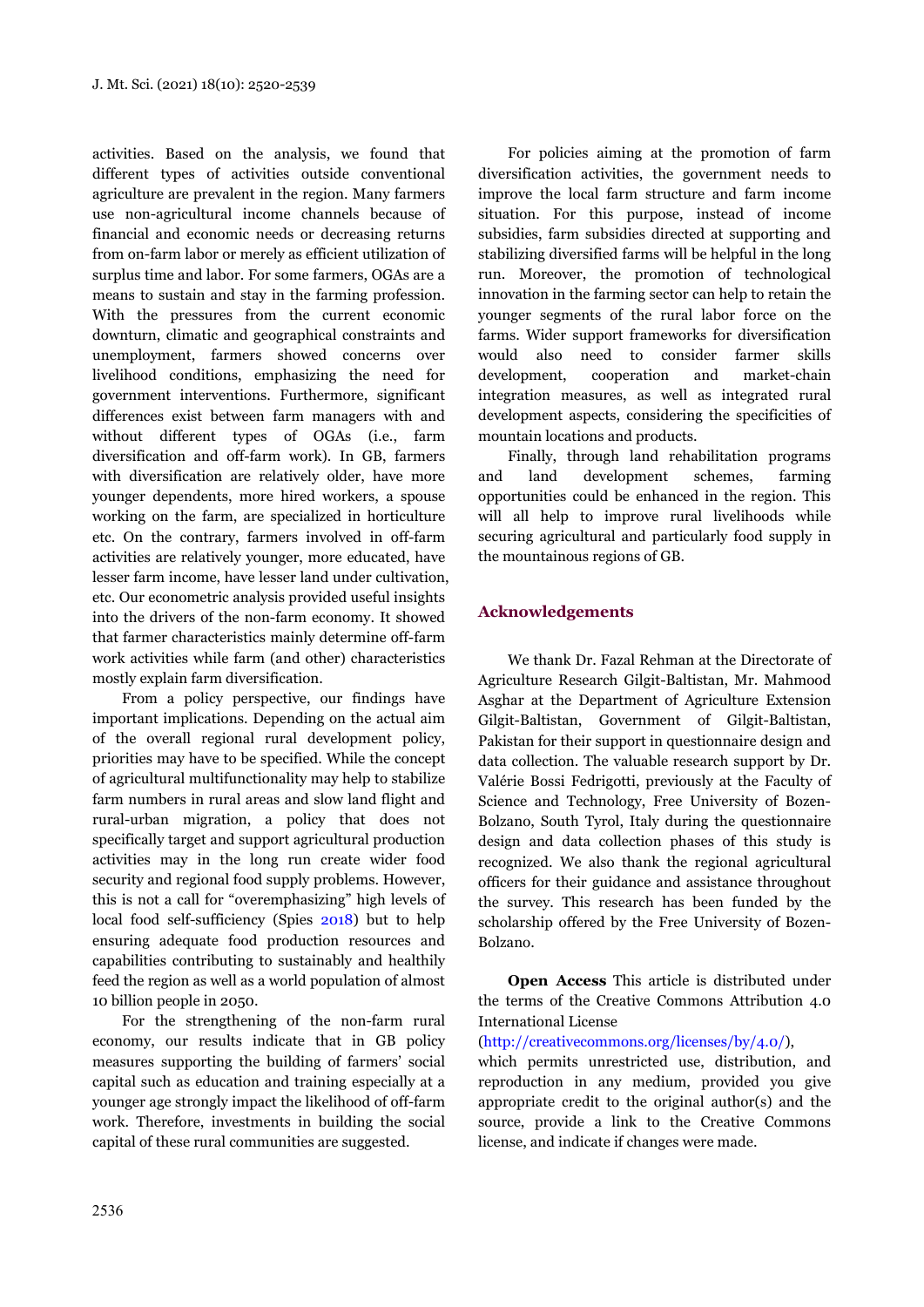#### **References**

AKRSP (2017) Horizons of CPEC in Gilgit Baltistan: A prospective study.

http://akrsp.org.pk/wp-content/uploads/2018/09/Horizonsof-CPEC-in-Gilgit-Baltistan.pdf (Accessed on 4 June 2021)

Alasia A, Weersink A, Bollman RD, Cranfield J (2009) Off-farm labour decision of Canadian farm operators: Urbanization effects and rural labour market linkages. J Rural Stud 25(1): 12-24.

https://doi.org/10.1016/j.jrurstud.2008.04.002

Amjad A, Shafiqa A, Sophia FD (2017) Social and family capital and youth career intension: A case study in Pakistan. Cog Bus & Manag 4:1.

https://doi.org/10.1080/23311975.2017.1362838

Andersson H, Ramamurtie S, Ramaswami B (2003) Labor income and risky investments: can part-time farmers compete? J Econ Behav & Org 50(4): 477-493. https://doi.org/10.1016/S0167-2681(02)00038-0

Anwar S, Khan FA, Rahman A (2019) Impact of karakoram highway on land use and agricultural development of Gilgit-Baltistan, Pakistan. Sarhad J Agr 35(2): 417-431. http://dx.doi.org/10.17582/journal.sja/2019/35.2.417.431

Atamanov A, Van Den Berg M (2012) Rural nonfarm activities in Central Asia: A regional analysis of magnitude, structure, evolution and drivers in the Kyrgyz Republic. Euro-Asia Stud 64(2): 349-368.

https://doi.org/10.1080/09668136.2011.642581

Awokuse TO, Xie R (2015) Does Agriculture really matter for economic growth in developing countries? Can J Agr Econ 63(1): 77-99.

https://doi.org/10.1111/cjag.12038

Barbieri C, Mahoney E (2009) Why is diversification an attractive farm adjustment strategy? Insights from Texas Farmers and Ranchers. J Rural Stud 25: 58-66.

https://doi.org/10.1016/j.jrurstud.2008.06.001

- Barnes AP, Hansson H, Manevska-Tasevska G, et al. (2014) The Influence of diversification on short-term and long-term viability in the Scottish and Swedish agricultural sector. 2014 International Congress, August 26-29, 2014, Ljubljana, Slovenia.
- Bateman D, Ray C (1994) Farm pluriactivity and rural policy: Some evidence from Wales. J Rural Stud 10(1): 1-13. https://doi.org/10.1016/0743-0167(94)90002-7
- Benz A (2016) Framing modernization interventions: Reassessing the role of migration and translocality in sustainable mountain development in Gilgit-Baltistan, Pakistan. Mt Res Dev 36(2):141-152 (2016). https://doi.org/10.1659/MRD-JOURNAL-D-15-00055.1

Bhasin  $V$  (2011) Pastoralists of Himalayas. J Hum Eco 33(3): 147-177.

Boncinelli F, Bartolini F, Casini L (2018) Structural factors of labour allocation for farm diversification activities. Land Use Policy 71: 204-212.

https://doi.org/10.1016/j.landusepol.2017.11.058

Brosig S, Glauben T, Herzfeld T, Wang X (2009) Persistence of full- and part-time farming in Southern China. China Econ Rev 20(2): 360-371.

https://doi.org/10.1016/j.chieco.2008.10.005

- Chase J (2010) The place of pluriactivity in Brazil's agrarian reform institutions. J Rural Stud  $26(1)$ : 85-93. https://doi.org/10.1016/j.jrurstud.2009.07.001
- Commission E (2008) Other Gainful Activities : Pluriactivity and Farm Diversification in EU-27 AGRI G2.
- da Silva VR, da Silva MM, Pereira MCD (2015) Pluriactivity and sustainability in rural communities of semiarid Northeast. Desenvolvimento E Meio Ambiente 35: 349-366.
- Damianos D, Skuras D (1996) Farm business and the development of alternative farm enterprises: An empirical analysis in Greece. J Rural Stud 12(3): 273-283. https://doi.org/10.1016/0743-0167(96)00017-4
- Darnhofer I (2010) Strategies of family farms to strengthen their resilience. Envir Policy Gov 20(4): 212-222. https://doi.org/10.1002/eet.547
- Dedehouanou SFA, McPeak J (2020) Diversify more or less? Household income generation strategies and food security in rural Nigeria. J Dev Stud 56(3): 560-577.

https://doi.org/10.1080/00220388.2019.1585814

- Dinar H, Chaudhry W, Chaudhry AG, et al. (2015) Transformation and retention: A case study of Hunzukutz in Islamabad. Sci Intl Lhr 27(1): 741-743.
- Dries L, Pascucci S, Gardebroek C (2011) Pluriactivity in Italian Agriculture: Are farmers using interlinked strategies? Euro Assoc Agr Econ.

https://core.ac.uk/download/pdf/29232363.pdf

- Fang Y, Fan J, Shen M, et al. (2014) Sensitivity of livelihood strategy to livelihood capital in mountain areas: Empirical analysis based on different settlements in the upperreaches of the Minjiang River, China. Ecol Indic 38: 225-235. https://doi.org/10.1016/j.ecolind.2013.11.007
- Fischer C (2019) Agriculture and tourism sector linkages: Global relevance and local evidence for the case of South Tyrol. Open Agr 4(1): 544-553.

https://doi.org/10.1515/opag-2019-0053

- Freyens B, Mann S (2016) Part-time farming and resellience: Evidence from Australia. 56th Annual Conference, Bonn, Germany, September 28-30, 2016 244863, German Association of Agricultural Economists (GEWISOLA).
- Fuller AM (1990) From part-time farming to pluriactivity: a decade of change in Rural Europe. J Rural Stud 6(4): 361-373. https://doi.org/10.1016/0743-0167(90)90049-E
- Gasson and Ruth (1986) Part time farming strategy for survival? Socio Rural 26(3-4): 364-376.
- Gautam Y, Andersen P (2016) Rural livelihood diversification and household well-being: Insights from Humla, Nepal. J Rural Stud 44: 239-249.

https://doi.org/10.1016/j.jrurstud.2016.02.001

Gómez-Limón JA, Vera-Toscano E, Garrido-Fernández FE (2014) Farmers' Contribution to Social Capital. Rural Sociol 79: 380-410.

https://doi.org/10.1111/ruso.12034

- Guttman JM, Haruvi N (1986) Cooperation and part-time farming in the Israeli Moshav. Amer J Agr Econ 68(1): 77-87. https://doi.org/10.2307/1241651
- Haggblade S, Hazell PB, Reardon T (eds.) (2007) Transforming the Rural Nonfarm Economy: Opportunities and Threats in the Developing World. International Food Policy Research Institute. Johns Hopkins University Press.
- Hansson H, Ferguson R, Olofsson C, et al. (2013) Farmers' motives for diversifying their farm business – The influence of family. J Rural Stud 32: 240-250.

https://doi.org/10.1016/j.jrurstud.2013.07.002

- Hoermann B, Kollmair M (2009) Labour Migration and Remittances in the Hindu Kush-Himalayan Region. International Centre for Integrated Mountain Kathmandu.
- Holland D, Carvalho J (1985) The changing mode of production in American agriculture: emerging conflicts in agriculture's role in the reproduction of advanced capitalism. Rev Rad Polit Econ 17(4): 1-27.

https://doi.org/10.1177/048661348501700402

Hussain A, Fisher D, Espiner S (2017) Transport infrastructure and social inclusion: A case study of tourism in the region of Gilgit-Baltistan. Soc Incl 5(4): 196-208. https://doi.org/10.17645/si.v5i4.1084

Hussain A, Rasul G, Mahapatra B, et al. (2016) Household food security in the face of climate change in the Hindu-Kush Himalayan region. Food Sc 8(5): 921-937.

https://doi.org/10.1007/s12571-016-0607-5

IFAD (2015) Economic Transformation Initiative Gilgit-Baltistan Programme Design Report. Lahore: Asia and the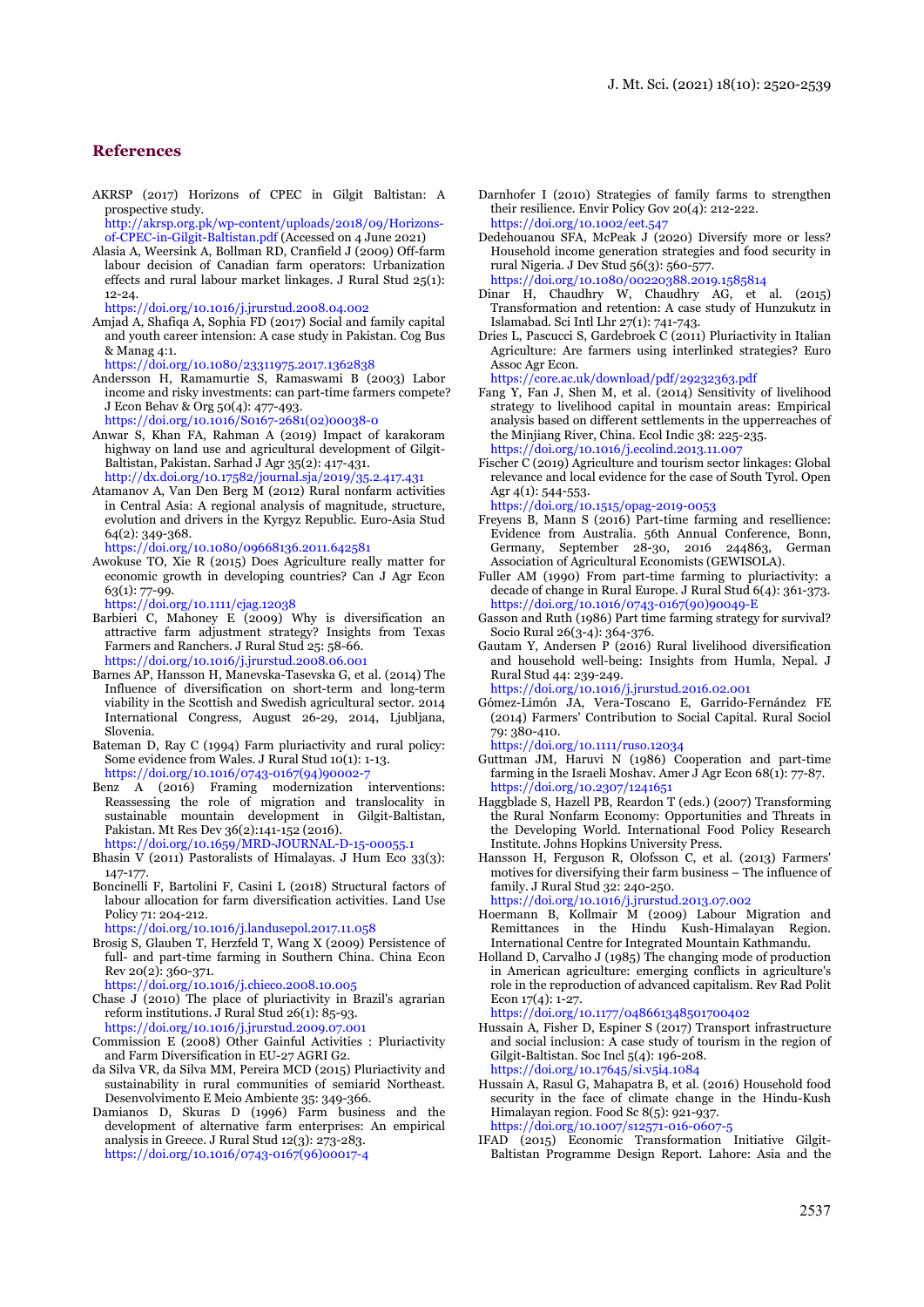Pacific Division IFAD.

- Ilbery BW, Bowler IR (1993) The farm diversification grant scheme: Adoption and nonadoption in England and Wales. Environment and Planning C: Gov Policy 11(2): 161-170. https://doi.org/10.1068/c110161
- Imran S, Alam K, Beaumont N (2014) Environmental orientations and environmental behaviour: Perceptions of protected area tourism stakeholders. Tour Manag 40, 290- 299. https://doi.org/10.1016/j.tourman.2013.07.003
- Iqbal M, Ping Q, Ahmed U, et al. (2015). Determinants of Offfarm Activity Participation among Cotton Farmers in Punjab, Pakistan. Intl J Manag Account Econ 2 (7): 707-718.
- Israr M, Khan H (2010) An analysis of livelihood sources in hilly areas of northern Pakistan. Sarhad J Agriculture 26(4): 665- 672.
- Kassie GW, Kim S, Fellizar FP (2017) Determinant factors of livelihood diversification: Evidence from Ethiopia. Cog Soc Sci 3(1): 1369490.

https://doi.org/10.1080/23311886.2017.1369490

- Khan MZ, Khan B, Awan S, et al. (2013) High-altitude rangelands and their interfaces in Gilgit-Baltistan, Pakistan: current status and management strategies. High-Altitude Rangelands and their Interfaces in the Hindu Kush Himalayas, 66.
- Kimhi A (2000) Is part-time farming really a step in the way out of agricultural? Amer J Agri Econ 82(1): 38-48. https://doi.org/10.1111/0002-9092.00004
- Kimhi A (2010) Does rural household income depend on neighboring communities? Evidence from Israel.
- https://doi.org/10.22004/ag.econ.93134 Kinsella J, Wilson S, de Jong F, et al. (2000) Pluriactivity as a livelihood strategy in Irish farm households and its role in rural development. Soc Rural 40(4): 481-496. https://doi.org/10.1111/1467-9523.00162
- Kumar K (1989) Conducting key informant interviews in developing countries. Agency for International Development Washington DC.
- Lagerkvist Carl J, Larsen K, Olson KD (2007) Off-farm income and farm capital accumulation: a farm-level analysis. Agr Financ Rev 67(2): 241-257.

https://doi.org/10.1108/00214660780001207

- Lakner S, Kirchweger S, Hoop D, et al. (2018) The effects of diversification activities on the technical efficiency of organic farms in Switzerland, Austria, and Southern Germany. Sustainability 10(4): 1304. https://doi.org/10.3390/su10041304
- Liu SQ, Zhang HQ, Xie FT, et al. (2013) Current situation and influencing factors of pluriactivity in mountainous and hilly rural areas of Sichuan province, China. J Mt Sci 10(3): 445- 454.

https://doi.org/10.1007/s11629-013-2415-6

Lowder S, Skoet J, Raney T (2016) The number, size, and distribution of farms, smallholder farms, and family farms worldwide. World Dev 87: 16-29.

https://doi.org/10.1016/j.worlddev.2015.10.041

- López-i-Gelats F, Milán MJ, Bartolomé J (2011) Is farming enough in mountain areas? Farm diversification in the Pyrenees. Land Use Policy 28(4): 783-791. https://doi.org/10.1016/j.landusepol.2011.01.005
- Lopez-i-Gelats F, MG Rivera-Ferre C, Madruga-Andreu C, et al. (2015) Is multifunctionality the future of mountain pastoralism? Lessons from the management of semi-natural grasslands in the Pyrenees. Spanish J Agr Res 13(4). https://doi.org/10.5424/sjar/2015134-6960
- Lund PJ (1991) Part-time farming A note on definitions. J Agr Econ 42(2): 196-199.

https://doi.org/10.1111/j.1477-9552.1991.tb00348.x

Maye D, Ilbery B, Watts D (2009) Farm diversification, tenancy and CAP reform: Results from a survey of tenant farmers in England. J Rural Stud 25(3): 333-342. https://doi.org/10.1016/j.jrurstud.2009.03.003

McNally S (2001) Farm diversification in England and Wales —

what can we learn from the farm business survey? J Rural Stud 17(2): 247-257.

https://doi.org/10.1016/S0743-0167(00)00050-4

- McNally S (2002) Are 'Other Gainful Activities' on farms good for the environment? J Env Manag 66(1): 57-65.
- https://doi.org/10.1006/jema.2002.0576 McNamara KT, Weiss C (2005) Farm Household Income and On- and Off-Farm Diversification. J Agr Appl Econ 37(1): 37- 48.

https://doi.org/10.1017/S1074070800007082

- Meert H, Van Huylenbroeck G, Vernimmen T, et al. (2005) Farm household survival strategies and diversification on marginal farms. J Rural Stud 21(1): 81-97. https://doi.org/10.1016/j.jrurstud.2004.08.007
- Mishra AK, El-Osta HS (2016) Determinants of decisions to enter the U.S. farming sector. J Agr Appl Econ 48(1): 73-98. https://doi.org/10.1017/aae.2015.2
- Mishra AK, Fannin JM, Joo H (2014) Off-farm work, intensity of government payments, and farm exits: Evidence from a national survey in the United States. Canadian J Agr Econ 62(2): 283-306.

https://doi.org/10.1111/cjag.12027

- Monge M, Hartwich F, Halgin D (2008) How Change Agents and Social Capital Influence the Adoption of Innovations among Small Farmers. Evidence from Social Networks in Rural Bolivia. Discussion Paper 00761. International Food and Policy Research Institute (IFPRI): Washington.
- Naudiyal N, Arunachalam K, Kumar U (2019) The future of mountain agriculture amidst continual farm-exit, livelihood diversification and outmigration in the Central Himalayan villages. J Mt Sci 16(4): 755-768.

https://doi.org/10.1007/s11629-018-5160-6

- Niemelä T, Häkkinen R (2014) The role of pluriactivity for continuity and survival in family farm firms. J Ent Manag  $Innov 10(4): 7-44.$
- Northcote J, Alonso AD (2011) Factors underlying farm diversification: the case of Western Australia's olive farmers. Agr Human Values 28(2): 237-246.

https://doi.org/10.1007/s10460-010-9274-x

- OECD (2009) The Role of Agriculture and Farm Household Diversification in the Rural Economy: Evidence and Initial Policy Implications. TAD/CA/APM/WP(2009)1/FINAL
- Paudel KP, Wang Y (2002) Part Time Farming, Farm Productivity, and Farm Income: Evidence from the Southeast US.

https://core.ac.uk/download/pdf/7001614.pdf

Pfeffer MJ (1989) Part-time farming and the stability of family farms in the Federal Republic of Germany 1. Euro Rev Agr Econ 16(4): 425-444.

https://doi.org/10.1093/erae/16.4.425

Phimister E, Vera-Toscano E, Weersink A (2002) Female participation and labor market attachment in rural Canada. Amer J Agr Econ 84(1): 210-221.

https://doi.org/10.1111/1467-8276.00253

Phongsavan P, Chey T, Bauman A, et al. (2006) Social capital, socio-economic status and psychological distress among Australian adults. Soc Sci & Med 63(10):2546-61. https://doi.org/10.1016/j.socscimed.2006.06.021

Pietola K, Väre M, Lansink AO (2003) Timing and type of exit from farming: farmers' early retirement programmes in

Finland. Euro Rev of Agr Econ 30(1): 99-116. https://doi.org/10.1093/erae/30.1.99

- Puri LUV (2009) Pakistan's Northern Areas: Time for a Reality Check. Econ Polit Weekly 44(39): 13-15.
- Qureshi MA, Yi C, Xu X, et al. (2017) Glacier status during the period 1973–2014 in the Hunza Basin, Western Karakoram. Quater Intl 444: 125-136.

https://doi.org/10.1016/j.quaint.2016.08.029

Rasul G (2010) The Role of the Himalayan mountain systems in food security and agricultural sustainability in South Asia. Intl J Rural Manag 6(1): 95-116.

https://doi.org/10.1177%2F097300521100600105